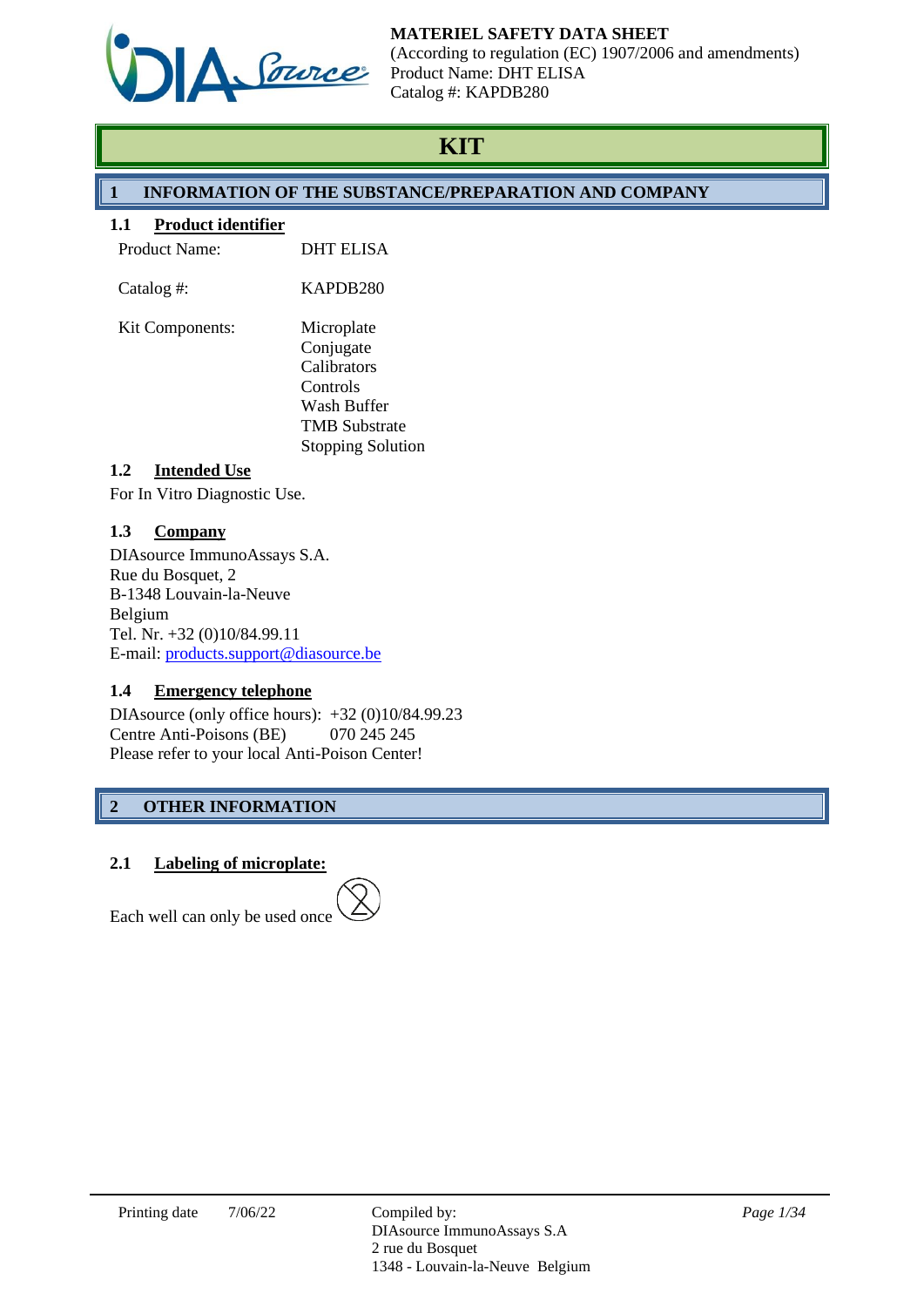

# **CONJUGATE, CALIBRATORS, CONTROLS, MICROPLATE**

### **1 INFORMATION OF THE SUBSTANCE/PREPARATION AND COMPANY**

### **1.1 Product identifier**

Conjugate Calibrators Controls Microplate Catalog #: Component of the kit mentioned on the first page

#### **1.2 Intended Use**

To be used as a component with ELISA kits according to the instructions provided with the kit.

### **1.3 Company**

DIAsource ImmunoAssays S.A. Rue du Bosquet, 2 B-1348 Louvain-la-Neuve Belgium Tel. Nr. +32 (0)10/84.99.11 E-mail: [products.support@diasource.be](mailto:tech.support@diasource.be)

#### **1.4 Emergency telephone**

DIAsource (only office hours): +32 (0)10/84.99.23 Centre Anti-Poisons (BE) 070 245 245 Please refer to your local Anti-Poison Center!

# **2 HAZARDS IDENTIFICATION**

#### **2.1 Classification of the substance or mixture**

This preparation is classified as not dangerous according to CLP (EC) No 1272/2008

#### **2.2 Label elements**

| Danger symbol                | Not applicable. |
|------------------------------|-----------------|
| <b>Signal word</b>           | Not applicable. |
| <b>Product Identifier</b>    | Not applicable. |
|                              | Not applicable. |
| <b>Danger</b>                | Not applicable. |
| <b>Supplemental Hazard</b>   | Not applicable. |
| <b>Information</b>           |                 |
| <b>Prevention statements</b> | Not applicable. |
| <b>Response statements</b>   | Not applicable. |
| <b>Storage statements</b>    | Not applicable. |
| <b>Disposal statements</b>   | Not applicable. |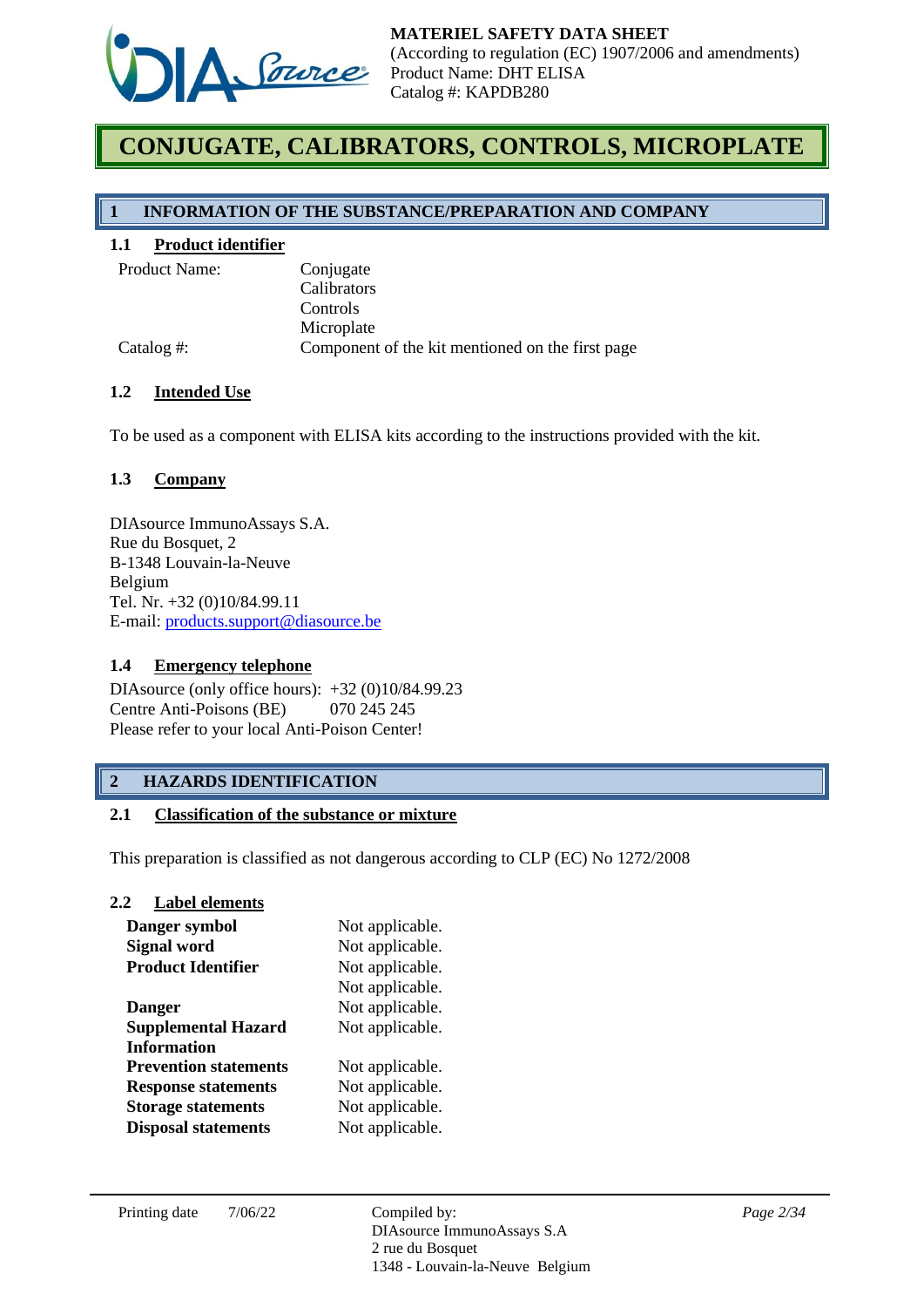

**2.3 Other hazards PBT & vPvB:** PBT: Not applicable

vPvB: Not applicable

### **3 COMPOSITION/INFORMATION ON INGREDIENTS**

No substances fulfill the criteria set forth in annex II section A of the REACH regulation (EC) n°1907/2006.

# **4 FIRST AID MEASURES**

| <b>Description of first aid measures</b><br>4.1                    |                                                                                                                                                                                                  |  |
|--------------------------------------------------------------------|--------------------------------------------------------------------------------------------------------------------------------------------------------------------------------------------------|--|
| <b>General information</b>                                         | In general, in case of doubt or if symptoms persist, always call a<br>doctor. Never give anything by mouth to an unconscious person.                                                             |  |
| <b>Following inhalation</b>                                        | If inhaled, remove to fresh air. If not breathing, give artificial<br>respiration. If breathing is difficult, give oxygen. Get immediate<br>medical advice/attention.                            |  |
| <b>Following skin contact</b>                                      | In case of contact, immediately flush skin with plenty of water.<br>Remove contaminated clothing and shoes. Wash clothing before reuse.<br>Call a physician if irritation develops and persists. |  |
| <b>Following eye contact</b>                                       | In case of contact, immediately flush eyes with plenty of water. If easy<br>to do, remove contact lenses, if worn. If eye irritation persists: Get<br>medical advice/attention.                  |  |
| <b>Following ingestion</b>                                         | If swallowed, do NOT induce vomiting unless directed to do so by<br>medical personnel. Never give anything by mouth to an unconscious<br>person. Get medical advice/attention.                   |  |
| For emergency responders                                           | No data available.                                                                                                                                                                               |  |
| 4.2<br>Most important symptoms and effects, both acute and delayed |                                                                                                                                                                                                  |  |

| <b>Symptoms</b> | May cause eye irritation. Symptoms may include discomfort or pain,<br>excess blinking and tear production, with marked redness and swelling<br>of the conjunctiva.<br>May cause skin irritation. Symptoms may include redness, edema,<br>drying, defatting and cracking of the skin.<br>May be harmful if swallowed. May cause stomach distress, nausea or<br>vomiting. |
|-----------------|-------------------------------------------------------------------------------------------------------------------------------------------------------------------------------------------------------------------------------------------------------------------------------------------------------------------------------------------------------------------------|
| <b>Effects</b>  | No data available.                                                                                                                                                                                                                                                                                                                                                      |

# **4.3 Indication of any immediate medical attention and special treatment needed**

Treat according to symptoms.

# **5 FIRE FIGHTING MEASURES**

## **5.1 Extinguishing media**

Treat for surrounding material.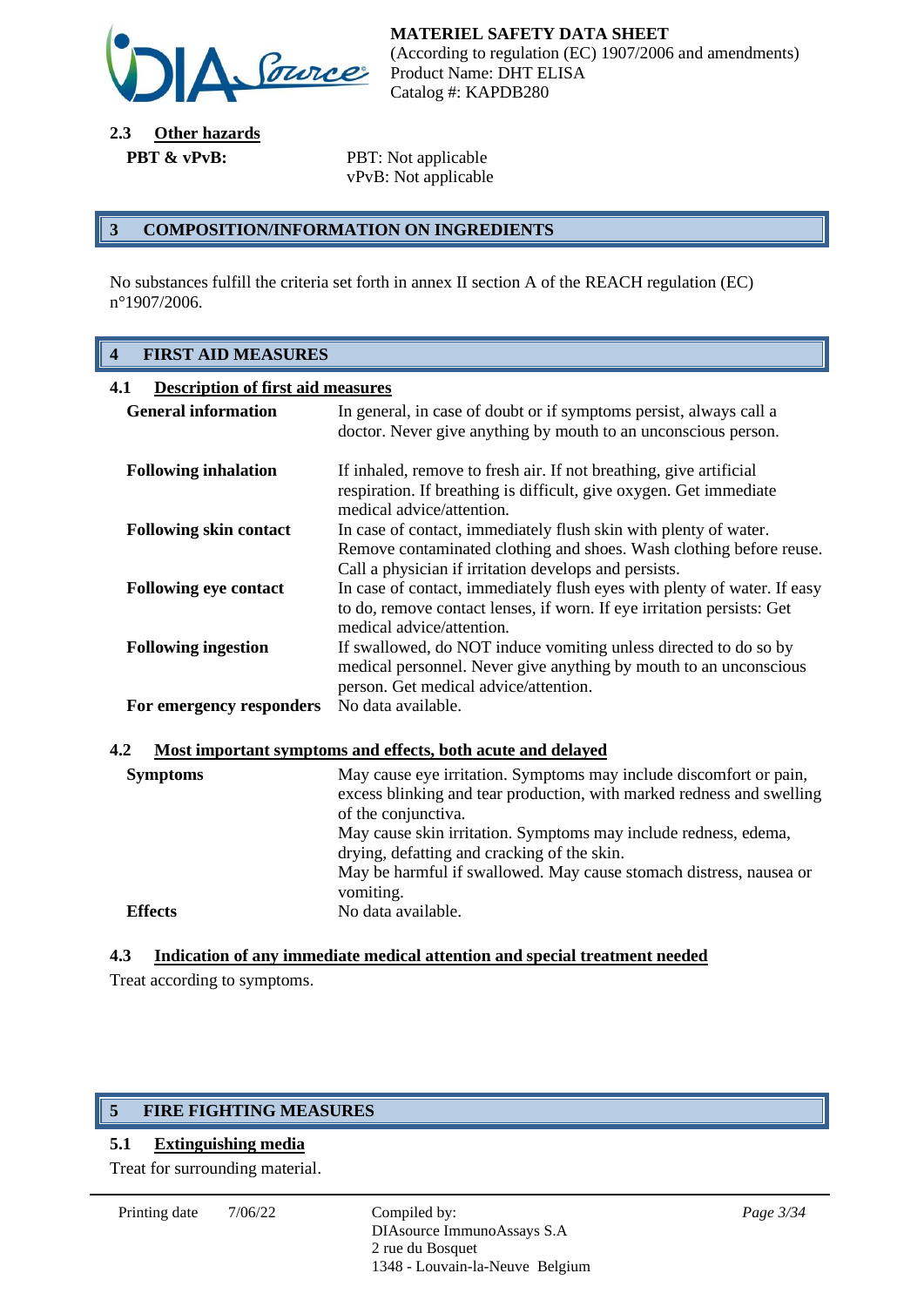

# **5.2 Special hazards arising from the substance or mixture**

Products of combustion may include, and are not limited to: oxides of carbon.

# **5.3 Advice for fire fighters**

Keep upwind of fire. Wear full fire fighting turn-out gear (full Bunker gear) and respiratory protection (SCBA).

# **6 ACCIDENTAL RELEASE MEASURES**

#### **6.1 Personal precaution, protective equipment and emergency procedures**

Use personal protection recommended in Section 8. Isolate the hazard area and deny entry to unnecessary and unprotected personnel. Avoid any contact with the skin and eyes. Do not breathe vapour or mist.

#### **6.2 Environmental Precautions**

Keep out of drains, sewers, ditches, and waterways. Minimize use of water to prevent environmental contamination.

### **6.3 Methods and material for containment and cleaning-up**

Contain and/or absorb spill with inert material (e.g. sand, vermiculite), then place in a suitable container. Do not flush to sewer or allow to enter waterways. Use appropriate Personal Protective Equipment (PPE).

Scoop up material and place in a disposal container. Provide ventilation..

#### **6.4 Reference to other sections**

See section 8 for further information on protective clothing and equipment and section 13 for advice on waste disposal.

# **7 HANDLING AND STORAGE**

#### **7.1 Precautions for safe handling**

Users should have a thorough understanding how to use this product. Do not breathe gas/fumes/ vapor/spray. Do not get in eyes, on skin, or on clothing. Do not swallow. Handle and open container with care. When using do not eat, drink or smoke. (See section 8).

#### **7.2 Conditions for safe storage, including any incompatibilities**

Keep out of the reach of children. Keep container tightly closed and in a well-ventilated place. Product should be at room temperature and mixed gently but thoroughly before use. Do not use any component beyond the expiration date printed on the label. Unused chemicals should not be returned to the container. (See section 10).

#### **7.3 Specific Use(s)**

No data available.

#### **8 EXPOSURE CONTROLS/PERSONAL PROTECTION**

#### **8.1 Control parameters**

|               | Ingredient | UK - Occupational Exposure Limits (TWA)                                                           |             |
|---------------|------------|---------------------------------------------------------------------------------------------------|-------------|
| Printing date | 7/06/22    | Compiled by:<br>DIAsource ImmunoAssays S.A<br>2 rue du Bosquet<br>1348 - Louvain-la-Neuve Belgium | Page $4/34$ |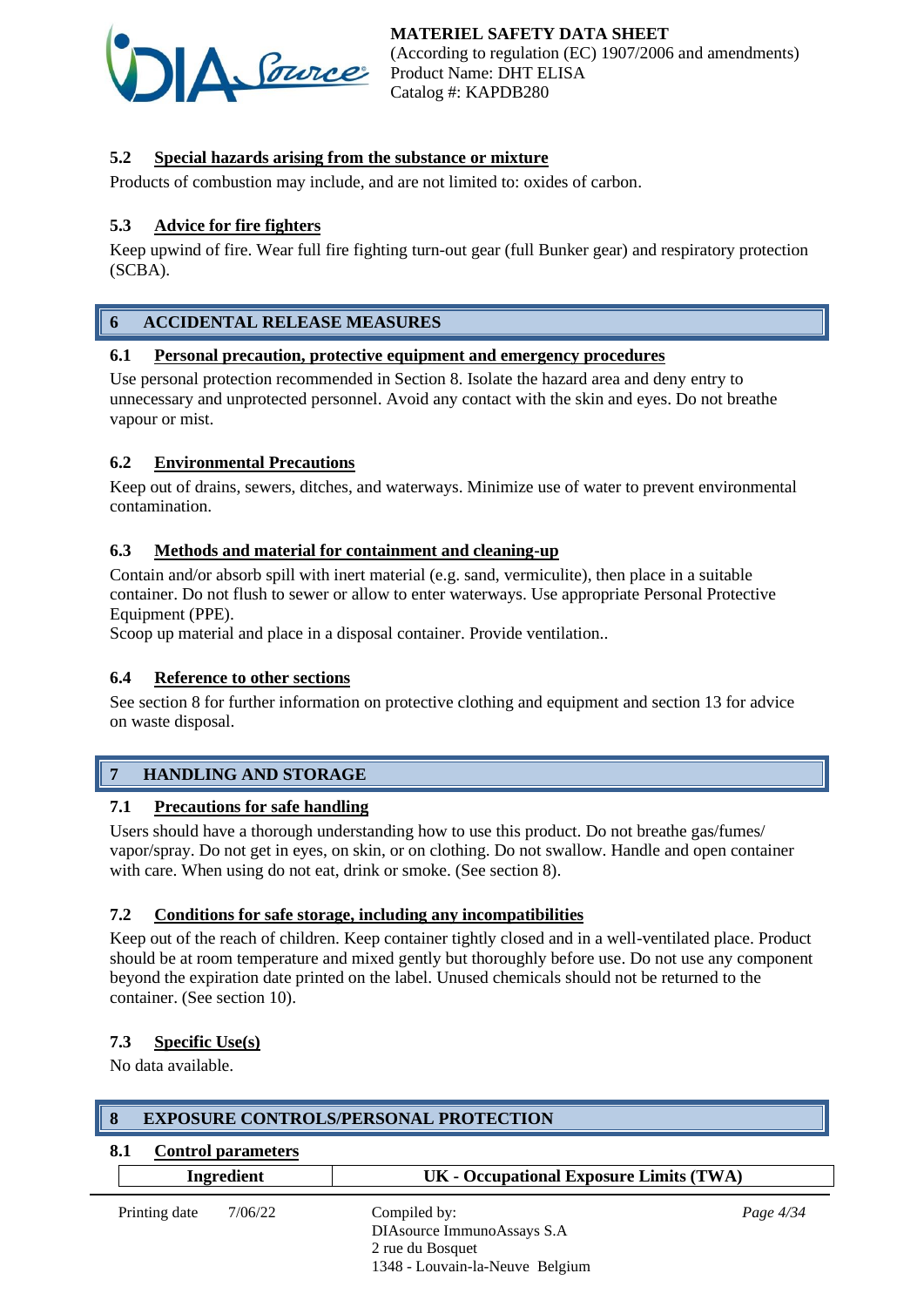



(According to regulation (EC) 1907/2006 and amendments) Product Name: DHT ELISA Catalog #: KAPDB280

#### Not applicable.

| 8.2<br><b>Exposure controls</b>           |                                                                                                                                                                                                                                                                             |
|-------------------------------------------|-----------------------------------------------------------------------------------------------------------------------------------------------------------------------------------------------------------------------------------------------------------------------------|
| Appropriate engineering<br>controls       | Use ventilation adequate to keep exposures (airborne levels of dust,<br>fume, vapor, etc.) below recommended exposure limits.<br>Eye/face protection: Wear approved eye (properly fitted dust- or<br>splash-proof chemical safety goggles) / face (face shield) protection. |
|                                           | Hand protection: Wear solvent resistant gloves.                                                                                                                                                                                                                             |
|                                           | Respiratory protection: In case of insufficient ventilation, wear suitable<br>respiratory equipment.                                                                                                                                                                        |
| <b>Environmental exposure</b><br>controls | Handle in accordance with good industrial hygiene and safety practice.                                                                                                                                                                                                      |

# **9 PHYSICAL AND CHEMICAL PROPERTIES**

# **9.1 Information on basic physical and chemical properties**

| <b>Physical state</b>                           | Liquid        |
|-------------------------------------------------|---------------|
| Color                                           | Not available |
| Odour                                           | Not available |
| Odor threshold                                  | Not available |
| pН                                              | Not available |
| <b>Melting / Freezing point</b>                 | Not available |
| <b>Boiling point</b>                            | Not available |
| <b>Flash point</b>                              | Not available |
| <b>Evaporation rate</b>                         | Not available |
| <b>Flammability</b>                             | Not flammable |
| Lower limit of flammability or explosive        | Not available |
| <b>Upper limit of flammability or explosive</b> | Not available |
| Vapour pressure                                 | Not available |
| <b>Vapour density</b>                           | Not available |
| <b>Relative density</b>                         | Not available |
| <b>Water solubility</b>                         | Not available |
| <b>Solubility in other Solvents</b>             | Not available |
| <b>Log Kow</b>                                  | Not available |
| <b>Auto-inflammability temperature</b>          | Not available |
| <b>Decomposition temperature</b>                | Not available |
| <b>Viscosity</b>                                | Not available |
| <b>Explosive properties</b>                     | Not available |
| <b>Oxidizing properties</b>                     | Not available |
| <b>Refractive index</b>                         | Not available |
|                                                 |               |

# **9.2 Other information**

No data available.

# **10 STABILITY AND REACTIVITY**

# **10.1 Reactivity**

No dangerous reaction known under conditions of normal use.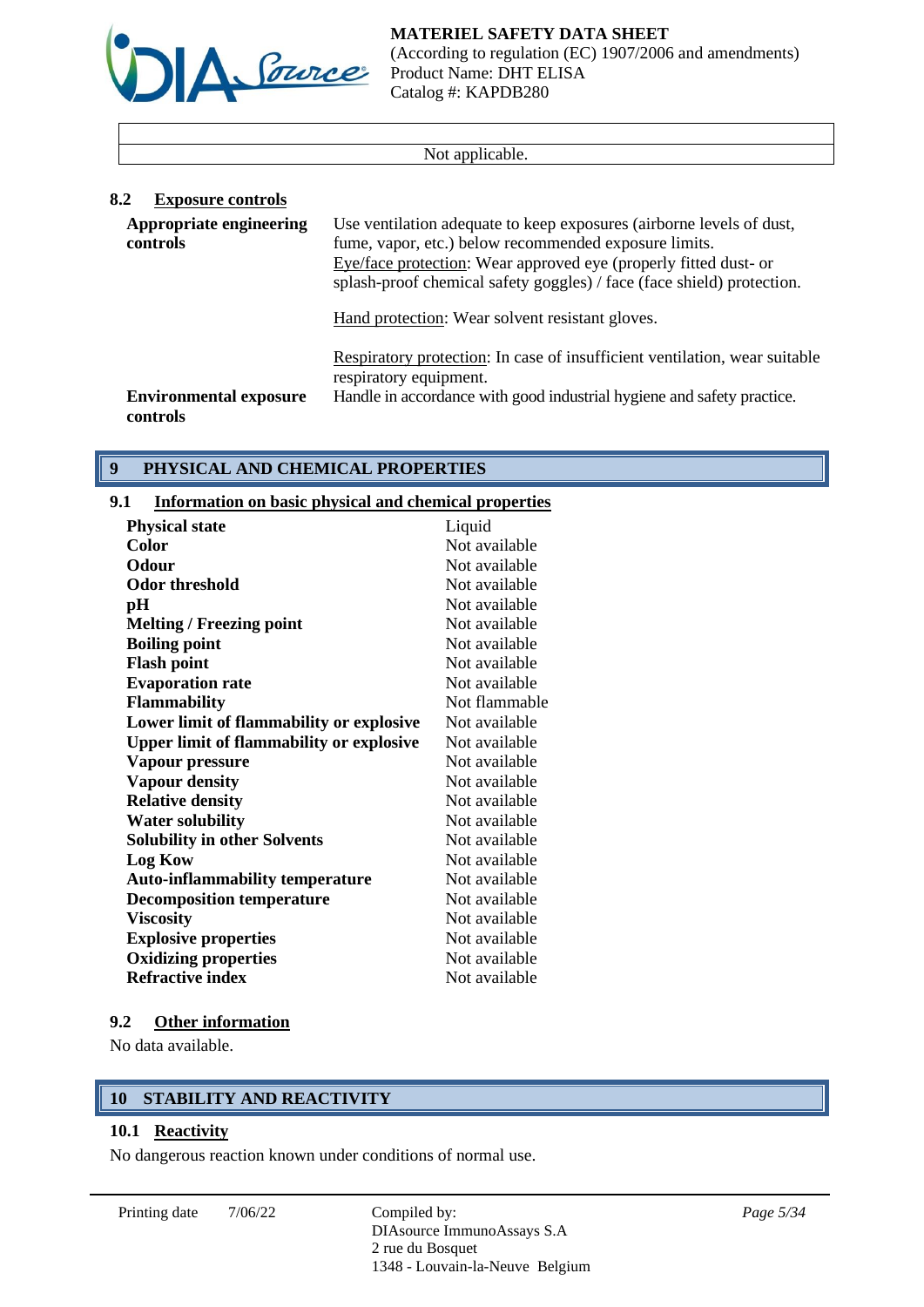

# **10.2 Chemical Stability**

Stable under normal storage conditions.

### **10.3 Possibility of hazardous reactions**

No dangerous reaction known under conditions of normal use.

#### **10.4 Conditions to Avoid**

Heat. Incompatible materials.

#### **10.5 Incompatible materials**

None known.

### **10.6 Hazardous Decomposition Products**

May include, and are not limited to: oxides of carbon.

# **11 TOXICOLOGICAL INFORMATION** Acute toxicity Unknown toxicity. **Inhalation** May cause respiratory tract irritation. **Ingestion** May be harmful if swallowed. May cause stomach distress, nausea or vomiting. **Skin corrosion** May cause skin irritation. Symptoms may include redness, edema, drying, defatting and cracking of the skin. **Eye damage** May cause eye irritation. Symptoms may include discomfort or pain, excess blinking and tear production, with marked redness and swelling of the conjunctiva. **Respiratory sensibilisation** Not available. **Germ cell mutagenicity** This product is not classified as a mutagen. **Carcinogenicity** This product is not classified as a carcinogen. **Toxic for reproduction** This product does not contain known reproductive or developmental toxins **Unique specific toxicity** Not available. **Repeated specific toxicity** Not available. **Aspiration hazard** Not expected to occur.<br> **Other information** Not available. **Other information**

# **12 ECOLOGICAL INFORMATION**

#### **12.1 Ecotoxicity**

May cause long-term adverse effects in the aquatic environment.

#### **12.2 Persistence and degradability**

Not available.

#### **12.3 Bioaccumulation**

Not available.

#### **12.4 Mobility in soil**

Not available.

Printing date  $7/06/22$  Compiled by:

DIAsource ImmunoAssays S.A 2 rue du Bosquet 1348 - Louvain-la-Neuve Belgium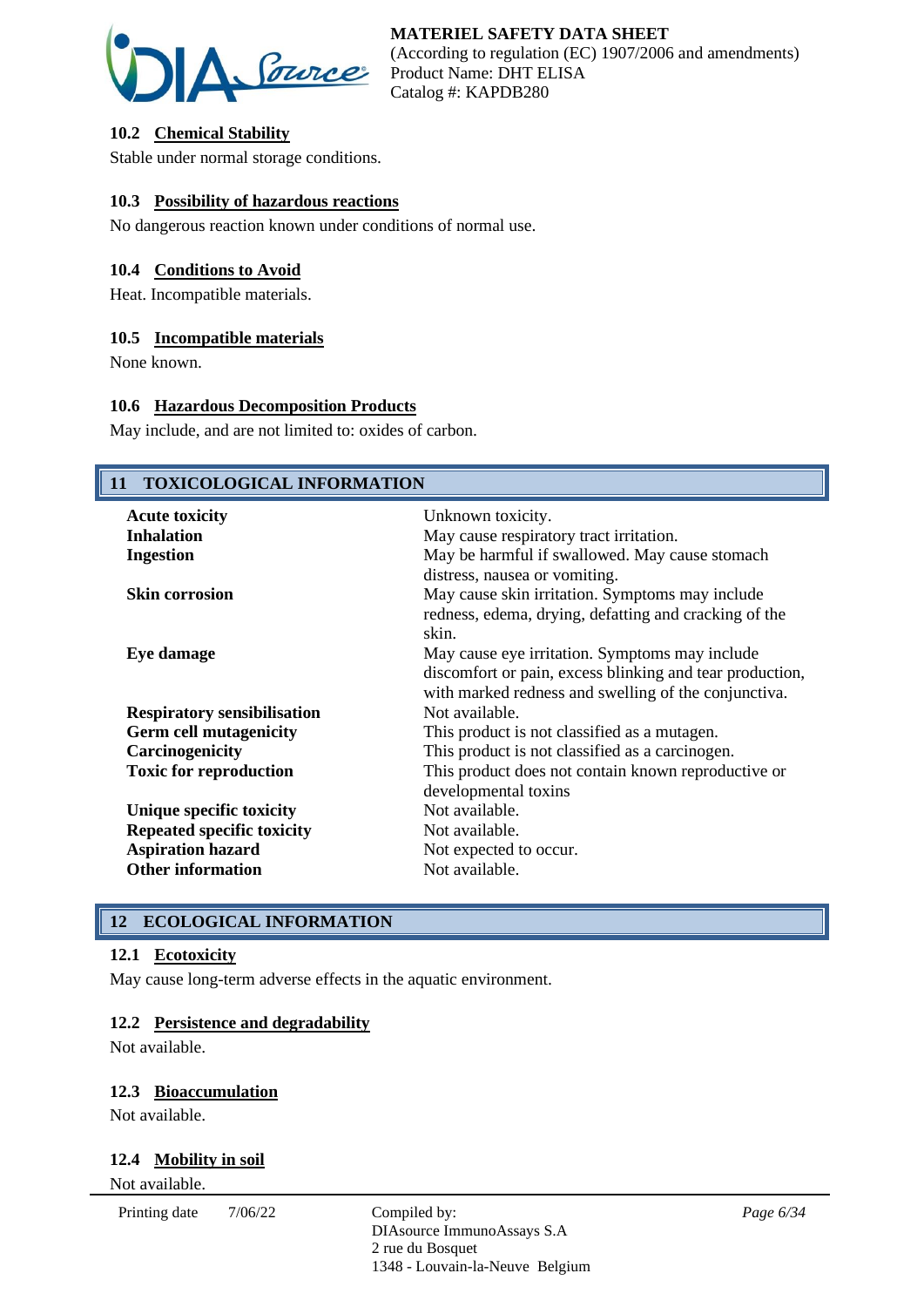

# **12.5 Results of PBT and vPvB assessment**

Not available.

# **12.6 Other adverse effects**

Not available.

# **13 DISPOSAL CONSIDERATIONS**

#### **13.1 Waste treatment methods**

Do not use the empty containers.

Waste disposal according to the Directives EC 75/442/EEC and 91/689/EEC in their latest versions by incineration or dispose of waste material

# **13.2 Waste code numbers/Waste identification**

No data available.

# **14 TRANSPORT INFORMATION**

|                                                                                               | <b>ADR</b>                       | <b>ADN/ADNR</b> | <b>IMDG</b>    | <b>ICAO</b>    |
|-----------------------------------------------------------------------------------------------|----------------------------------|-----------------|----------------|----------------|
| 14.1. UN number                                                                               | Not applicable                   |                 |                |                |
| 14.2. UN proper shipping                                                                      |                                  |                 |                |                |
| name                                                                                          | Not applicable                   |                 |                |                |
| 14.3. Transport hazard                                                                        | Not applicable<br>Not applicable |                 | Not applicable |                |
| class(es)                                                                                     |                                  |                 |                |                |
| 14.4. Packing group                                                                           |                                  | Not applicable  | Not applicable | Not applicable |
| 14.5. Environmental                                                                           | Not available                    | Not available   | Not available  | Not available  |
| hazards                                                                                       |                                  |                 |                |                |
| <b>Hazard label</b>                                                                           | Not applicable                   |                 |                |                |
| <b>Classification code</b>                                                                    | Not applicable                   |                 |                |                |
| 14.6. Special precautions for<br>user                                                         | Not available                    |                 |                |                |
| 14.7. Transport in bulk<br>according to Annex II of<br><b>MARPOL73/78 and the IBC</b><br>Code | Not available                    |                 |                |                |
| <b>Other information</b>                                                                      | Not available                    | Not available   | Not available  | Not available  |

# **15 REGULATORY INFORMATION**

### **15.1 Safety, health and environmental regulation/legislation specific for the substance or mixture**

Printing date  $7/06/22$  Compiled by: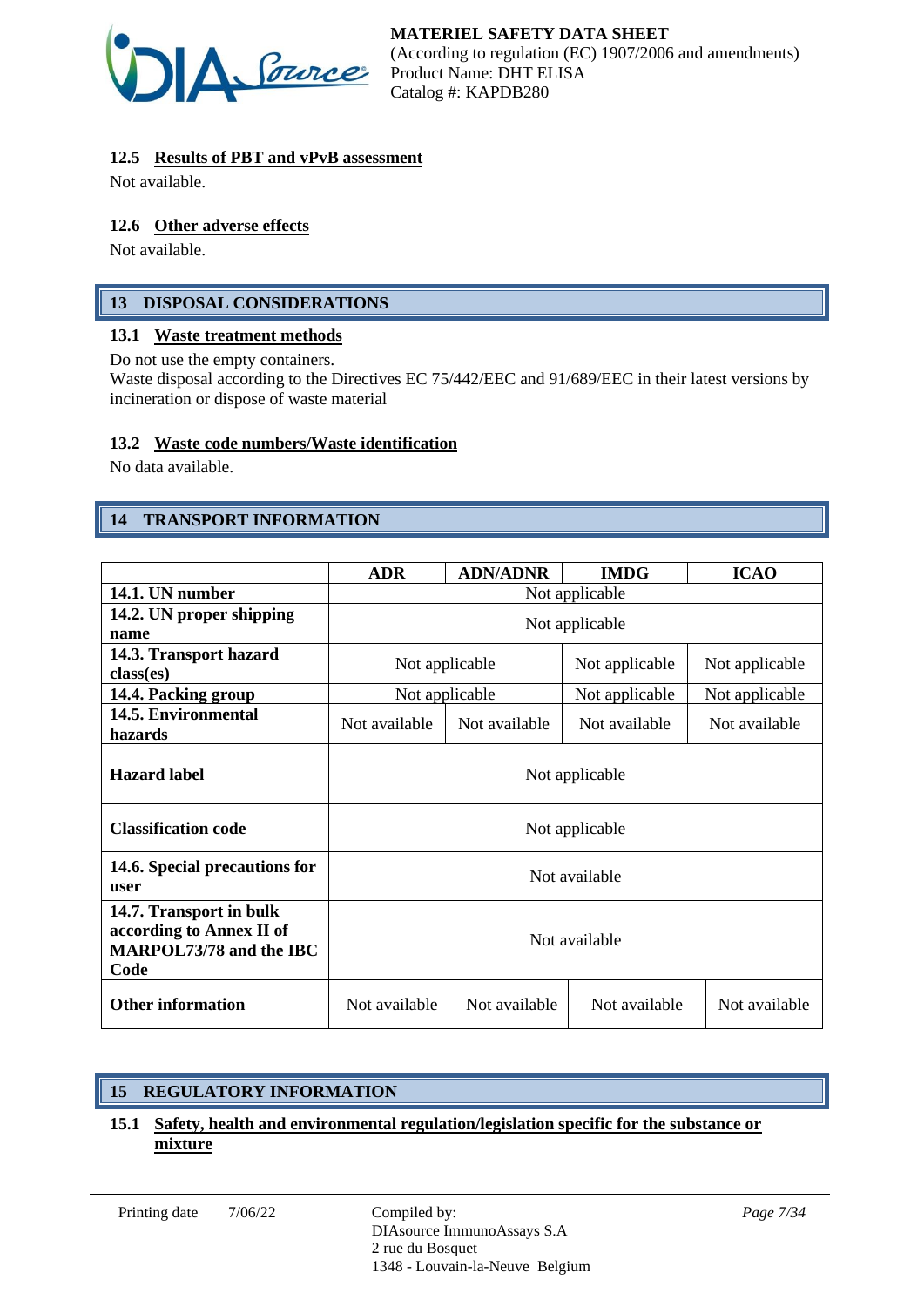

#### **Authorizations and/or restrictions on use:**

This Safety Data Sheet classification and labeling have been determined according to the (EC) No. 1272-2008 "Classification, Labeling and Packaging" regulation; and take into account the intended product use.

# **15.2 Chemical Safety Assessment**

A Chemical Safety Assessment has not been carried out for this product.

# **16 OTHER INFORMATION**

#### **Key or legend to abbreviations and acronyms**

ADN/ADNR: Regulations concerning the transport of dangerous substances in barges on inland waterways.

ADR/RID: European Agreement concerns the International Carriage of Dangerous Goods by Road/ Regulations concerning the international carriage of dangerous goods by rail. CAS No.: Chemical Abstract Service Number CLP: Classification, Labelling and Packaging

**Key literature references and sources for data**

No data available.

**Procedure used to derive the classification according to regulation (EC) n°1272/2008 (CLP)** Classification of the mixture is consistent with the method of valuation of regulation (EC) n°1272/2008.

#### **List of relevant hazard statements and/or precautionary statements. (Full text of any statements which are not written out in full under section 3)** Not applicable.

### **Advice on any training appropriate for workers to ensure protection of human health and the environment**

No data available

**Disclaimer:** We believe the statements, technical information and recommendations contained herein are reliable, but they are given without warranty or guarantee of any kind. The information contained in this document applies to this specific material as supplied. It may not be valid for this material if it is used in combination with any other materials. It is the user's responsibility to satisfy oneself as to the suitability and completeness of this information for the user's own particular use.

#### **Notification:**

English is acceptable for our MSDS as the following conditions are met:

• Medical specialists (users) are well educated in the English language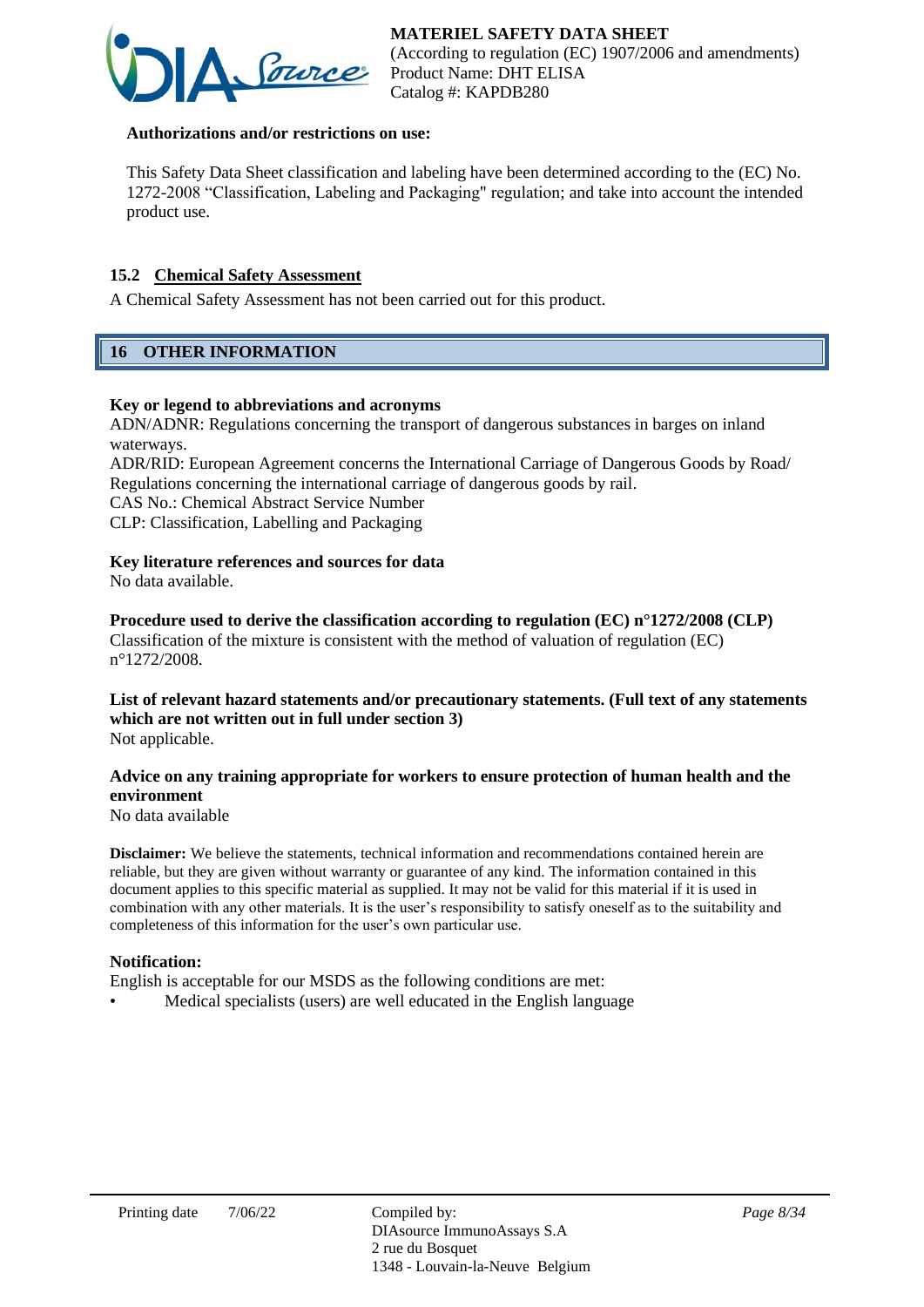

# **STOPPING SOLUTION**

# **1 INFORMATION OF THE SUBSTANCE/PREPARATION AND COMPANY**

### **1.1 Product identifier**

Product Name: Stopping Solution

Catalog #: Component the kits mentioned on the first page

### **1.2 Intended Use**

To be used as a component with ELISA kits according to the instructions provided with the kit.

### **1.3 Company**

DIAsource ImmunoAssays S.A. Rue du Bosquet, 2 B-1348 Louvain-la-Neuve Belgium Tel. Nr. +32 (0)10/84.99.11 E-mail: [products.support@diasource.be](mailto:products.support@diasource.be)

#### **1.4 Emergency telephone**

DIAsource (only office hours): +32 (0)10/84.99.23 Centre Anti-Poisons (BE) 070 245 245 Please refer to your local Anti-Poison Center!

# **2 HAZARDS IDENTIFICATION**

#### **2.1 Classification according to the regulation (EC) n°1272/2008 (CLP) and its amendments**

| Skin Irrit. 2 | H315 Causes skin irritation.        |
|---------------|-------------------------------------|
| Eye Irrit. 2  | H319 Causes serious eye irritation. |

#### **2.2 Label elements according to the regulation (EC) n°1272/2008 (CLP) and its amendments**

| Danger symbol                |                                                                                       |           |  |
|------------------------------|---------------------------------------------------------------------------------------|-----------|--|
| <b>Signal word</b>           | Warning                                                                               |           |  |
| <b>Product Identifier</b>    | Sulfuric Acid, 5.32% v/v                                                              |           |  |
| <b>Danger</b>                | H315 Causes skin irritation.                                                          |           |  |
|                              | H319 Causes serious eye irritation.                                                   |           |  |
| <b>Supplemental Hazard</b>   |                                                                                       |           |  |
| <b>Information</b>           |                                                                                       |           |  |
| <b>Prevention statements</b> | P264 Wash exposed skin thoroughly after handling.                                     |           |  |
|                              | P280 Wear protective gloves, protective clothing, eye protection,<br>face protection. |           |  |
| Printing date<br>7/06/22     | Compiled by:                                                                          | Page 9/34 |  |
|                              | DIAsource ImmunoAssays S.A                                                            |           |  |
|                              | 2 rue du Bosquet                                                                      |           |  |
|                              | 1348 - Louvain-la-Neuve Belgium                                                       |           |  |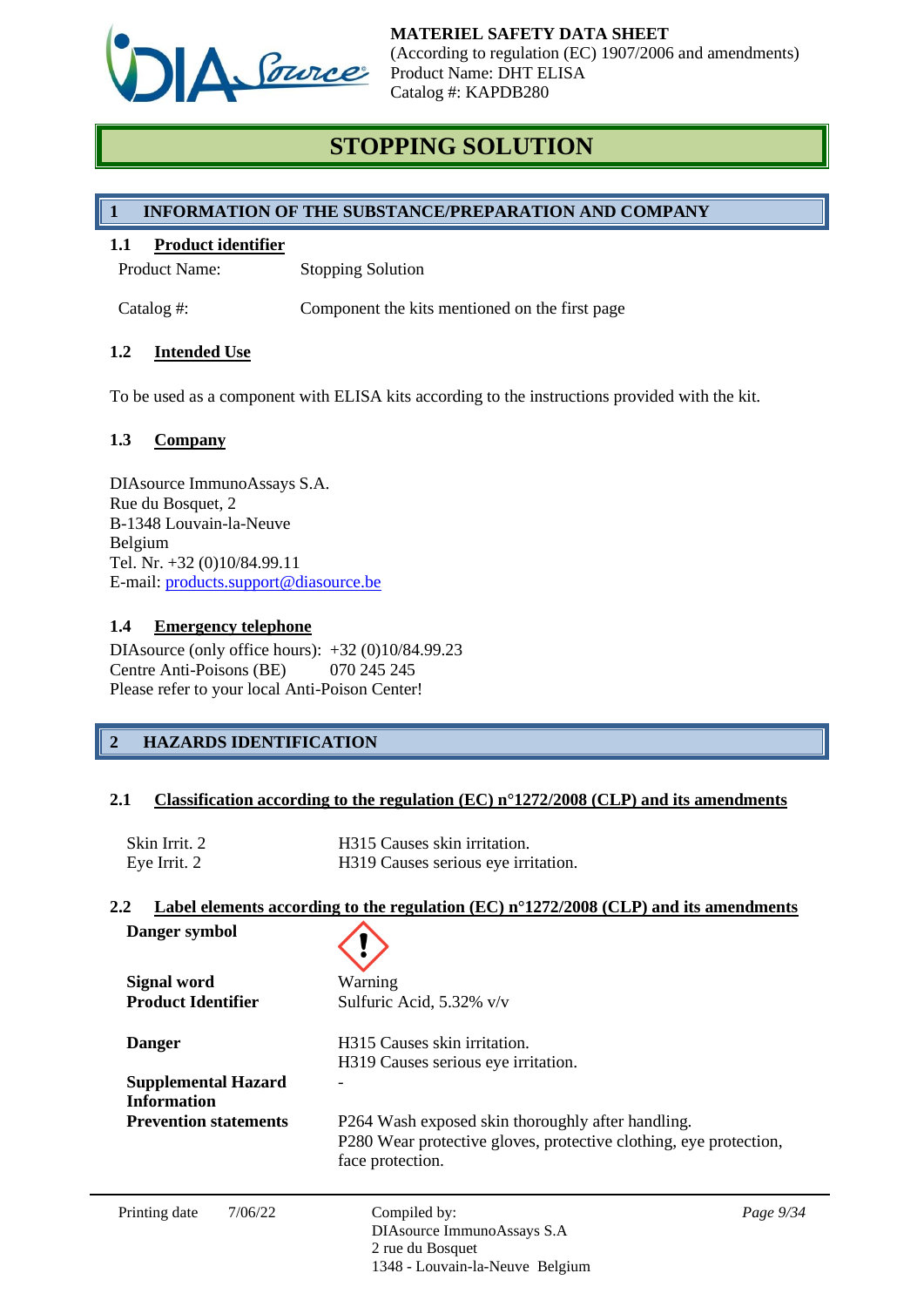| DA Parce                                                                        | <b>MATERIEL SAFETY DATA SHEET</b><br>(According to regulation (EC) 1907/2006 and amendments)<br>Product Name: DHT ELISA<br>Catalog #: KAPDB280                                                                                                                                                     |
|---------------------------------------------------------------------------------|----------------------------------------------------------------------------------------------------------------------------------------------------------------------------------------------------------------------------------------------------------------------------------------------------|
| <b>Response statements</b>                                                      | P302+P350 IF ON SKIN: Gently wash with plenty of soap and<br>water.<br>P332+P313 If skin irritation occurs: Get medical advice/attention.<br>P305+P351+P338 If in eyes: Rinse cautiously with water for<br>several minutes. Remove contact lenses, if present and easy to do.<br>Continue rinsing. |
| <b>Storage statements</b><br><b>Disposal statements</b><br>2.3<br>Other hazards | P501 Dispose of contents/container to comply with local, state<br>and federal regulations.                                                                                                                                                                                                         |

**PBT & vPvB:** PBT: Not applicable vPvB: Not applicable

# **3 COMPOSITION/INFORMATION ON INGREDIENTS**

| <b>Name</b>                                                    | $($ % w/w) | <b>Classification</b> | <b>Specific concentration limits</b>                                                                                     |
|----------------------------------------------------------------|------------|-----------------------|--------------------------------------------------------------------------------------------------------------------------|
| Sulfuric acid $\ldots$ %*<br>CAS: 7664-93-9<br>EC: $231-639-5$ | $< 10\%$   | Skin Corr. 1A. H314   | Skin Corr. 1A; H314: $C \ge 15\%$<br>Eye Irrit. 2; H319: $5\% \leq C < 15\%$<br>Skin Irrit. 2; H315: $5\% \leq C < 15\%$ |
| Index number: 016-020-00-8                                     |            |                       |                                                                                                                          |

**\*Note B:** Some substances (acids, bases, etc.) are placed on the market in aqueous solutions at various concentrations and, therefore, these solutions require different classification and labelling since the hazards vary at different concentrations. In Part 3 entries with Note B have a general designation of the following type: 'nitric acid ...%'. In this case the supplier must state the percentage concentration of the solution on the label. Unless otherwise stated, it is assumed that the percentage concentration is calculated on a weight/weight basis.

# **4 FIRST AID MEASURES**

| 4.1<br><b>Description of first aid measures</b> |                                                                                                                                                                                                                                                                                                                                                                                                                                                                                                                                                                                                                                                                    |            |
|-------------------------------------------------|--------------------------------------------------------------------------------------------------------------------------------------------------------------------------------------------------------------------------------------------------------------------------------------------------------------------------------------------------------------------------------------------------------------------------------------------------------------------------------------------------------------------------------------------------------------------------------------------------------------------------------------------------------------------|------------|
| <b>General information</b>                      | In general, in case of doubt or if symptoms persist, always call a<br>doctor. Never give anything by mouth to an unconscious person.                                                                                                                                                                                                                                                                                                                                                                                                                                                                                                                               |            |
| <b>Following inhalation</b>                     | If person experiences nausea, headache or dizziness, person should<br>stop work immediately and move to fresh air until these symptoms<br>disappear. If breathing is difficult, administer oxygen by a qualified<br>person, keep the person warm and at rest. Call a physician. In the event<br>that an individual inhales enough vapour to lose consciousness, person<br>should be moved to fresh air at once and a physician should be called<br>immediately. If breathing has stopped, artificial respiration should be<br>given immediately. In all case, ensure adequate ventilation and provide<br>respiratory protection before the person returns to work. |            |
| <b>Following skin contact</b>                   | IF ON SKIN (or hair): Remove contaminated clothing. Rinse skin with<br>water / with vegetable oil. Take a shower.                                                                                                                                                                                                                                                                                                                                                                                                                                                                                                                                                  |            |
| <b>Following eye contact</b>                    | If irritation or rash occurs: Get medical advice.<br>IF IN EYES: Rinse cautiously with vegetable oil for several minutes.<br>Remove contact lenses, if present and easy to do. Continue rinsing.<br>If eye irritation persists: Get medical advice/attention.                                                                                                                                                                                                                                                                                                                                                                                                      |            |
| Printing date<br>7/06/22                        | Compiled by:                                                                                                                                                                                                                                                                                                                                                                                                                                                                                                                                                                                                                                                       | Page 10/34 |

DIAsource ImmunoAssays S.A

1348 - Louvain-la-Neuve Belgium

2 rue du Bosquet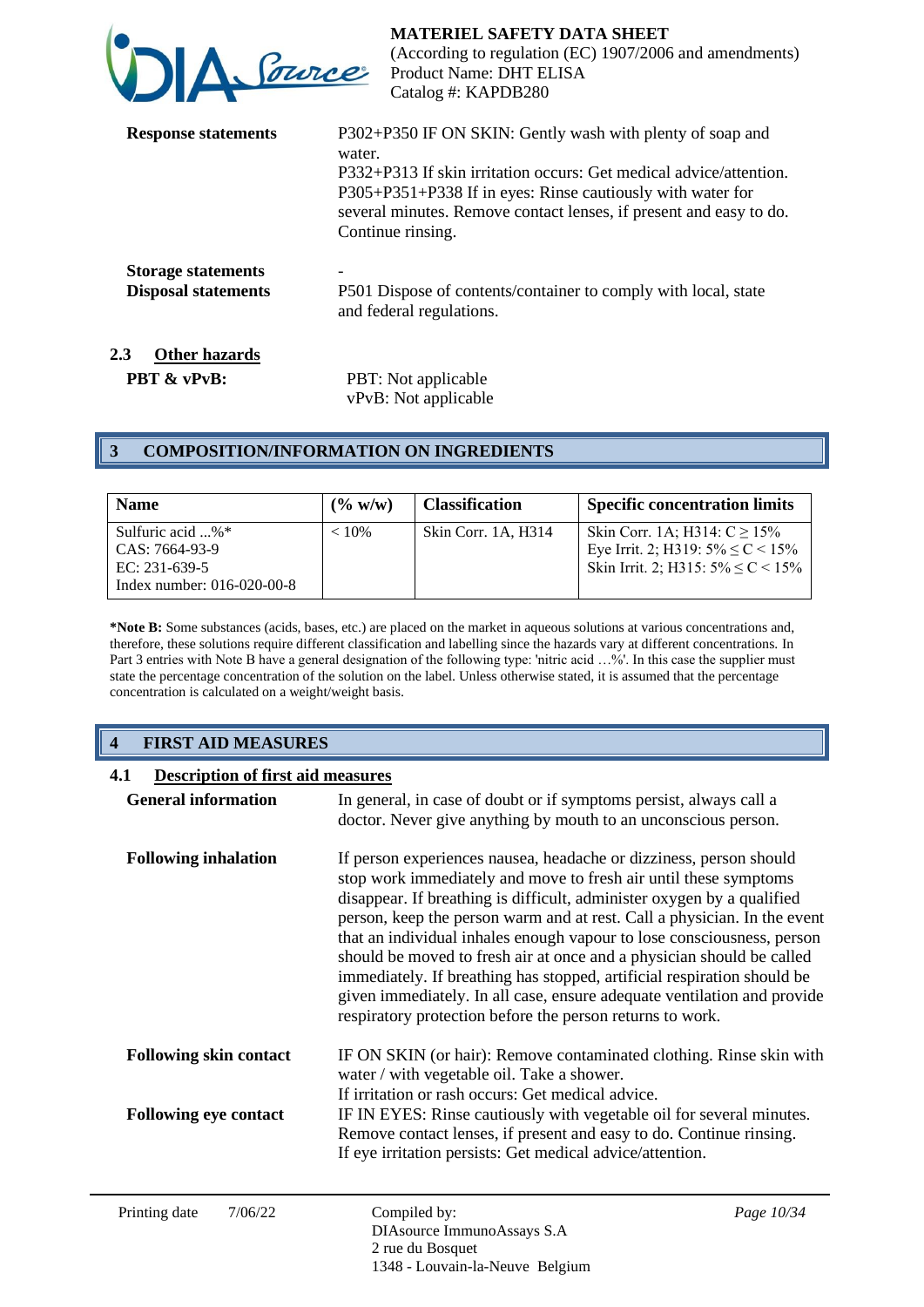

**Following ingestion** IF SWALLOWED: Rinse thoroughly mouth with water. Immediately call a POISON CENTER/doctor. Do NOT induce vomiting.

# **For emergency responders** No data available.

# **4.2 Most important symptoms and effects, both acute and delayed**

**Symptoms** No data available.

**Effects** No data available.

# **4.3 Indication of any immediate medical attention and special treatment needed**

Treat according to symptoms.

# **5 FIRE FIGHTING MEASURES**

# **5.1 Extinguishing media**

*Appropriated:* Use water spray or other suitable agent on fires adjacent to non-leaking tanks or intact containers of acid. If only a small amount of combustibles is present, smother fire with dry chemical.

**Small fire**: Dry powder or CO2. Move containers from fire area, if it can be done without risk. Large fire: Flood fire area with large quantities of water, while knocking down vapours with water fog. Cool containers with flooding quantities of water until well after fire is out. Do not get water inside containers. Withdraw immediately in case of rising sound from venting safety devices or discoloration of tank.

*Non-appropriated:* Do not use solid water streams near ruptured tanks or spills of sulfuric acid.

# **5.2 Special hazards arising from the substance or mixture**

Acid reacts violently with water and can spatter acid onto personnel. Reacts with most metals, especially when diluted: Hydrogen gas release, which is extremely flammable and explosive. Risk of explosion if acid combines with water, organic materials or base solutions in enclosed spaces. Mixing acids of different strengths/concentrations can also pose an explosive risk in an enclosed space/container.

# **5.3 Advice for fire fighters**

Add chemical safety goggles if eye protection is not provided. Wear full protective clothing. Evacuate personnel to a safe area. Keep personnel removed and upwind of fire. Wear full protective clothing. Neutralize run-off with lime, soda ash, to prevent corrosion of metals and formation of hydrogen gas. Wear self-contained breathing apparatus if fumes or mists are present.

# **6 ACCIDENTAL RELEASE MEASURES**

# **6.1 Personal precaution, protective equipment and emergency procedures**

Evacuate all personnel from danger area. Use required personal protective equipment. Remove sources of ignition. DO NOT smoke. Stop flow if possible.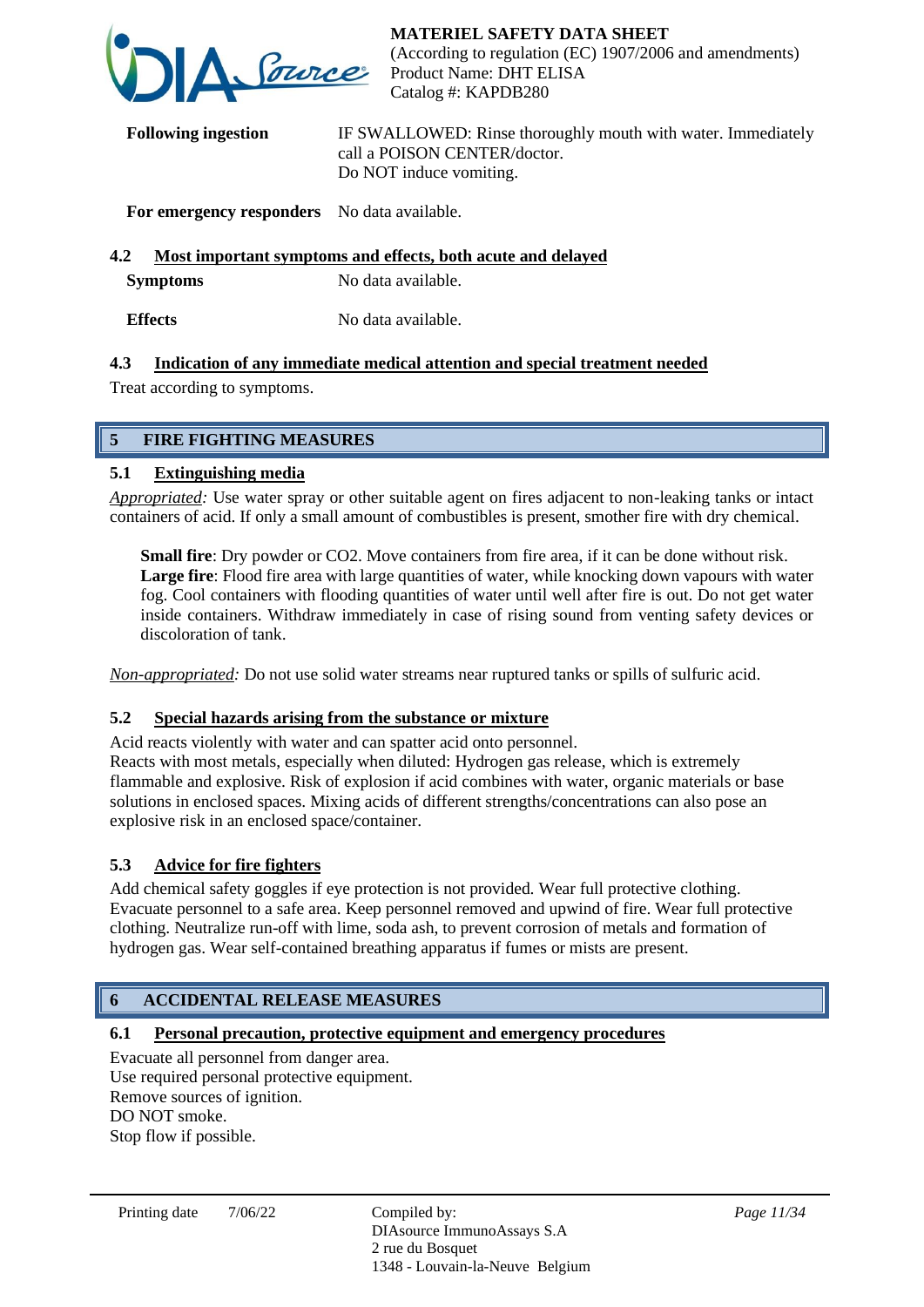

# **6.2 Environmental Precautions**

Avoid release to the environment. Avoid contamination of drains, surface water and groundwater.

# **6.3 Methods and material for containment and cleaning-up**

**SMALL SPILL**: Soak up with dry sand, clay or diatomaceous earth.

**LARGE SPILL**: Dike. Cautiously dilute and neutralize with lime or soda ash. Adequate ventilation is required during neutralization due to release of CO2 gas. Transfer to waste water treatment system. Prevent liquid from entering sewers, waterways. Product not recovered or sent as waste for treatment should be reported to authorities.

# **6.4 Reference to other sections**

Refer to sections: 7 safe handling, 8 for personal protective equipments, 13 for disposal.

# **7 HANDLING AND STORAGE**

### **7.1 Precautions for safe handling**

DO NOT get in eyes, on skin, or on clothing. DO NOT ingest: Avoid breathing vapours or mist. Wear approved respirators if ventilation is not adequate. No eating, drinking and smoking when handling the product. Wash hands thoroughly after handling. **NEVER** add water to acid.

# **7.2 Conditions for safe storage, including any incompatibilities**

Store in a cool, well-ventilated area, away from incompatible substances. Protect from physical damage.

Keep out of sun and away from heat (more than  $275 \text{ °C}$ ).

If stored in metal containers, vapours can contain explosive hydrogen gas. Do not smoke in storage area.

#### **7.3 Specific Use(s)**

No data available.

# **8 EXPOSURE CONTROLS/PERSONAL PROTECTION**

#### **8.1 Control parameters**

Components with critical values that require monitoring at the workplace: **Sulfuric acid:**

Limit value (8h):  $1 \text{ mg/m}^3$ Limit value (Short term): 3 mg/m<sup>3</sup>

#### **8.2 Exposure controls**



DIAsource ImmunoAssays S.A 2 rue du Bosquet 1348 - Louvain-la-Neuve Belgium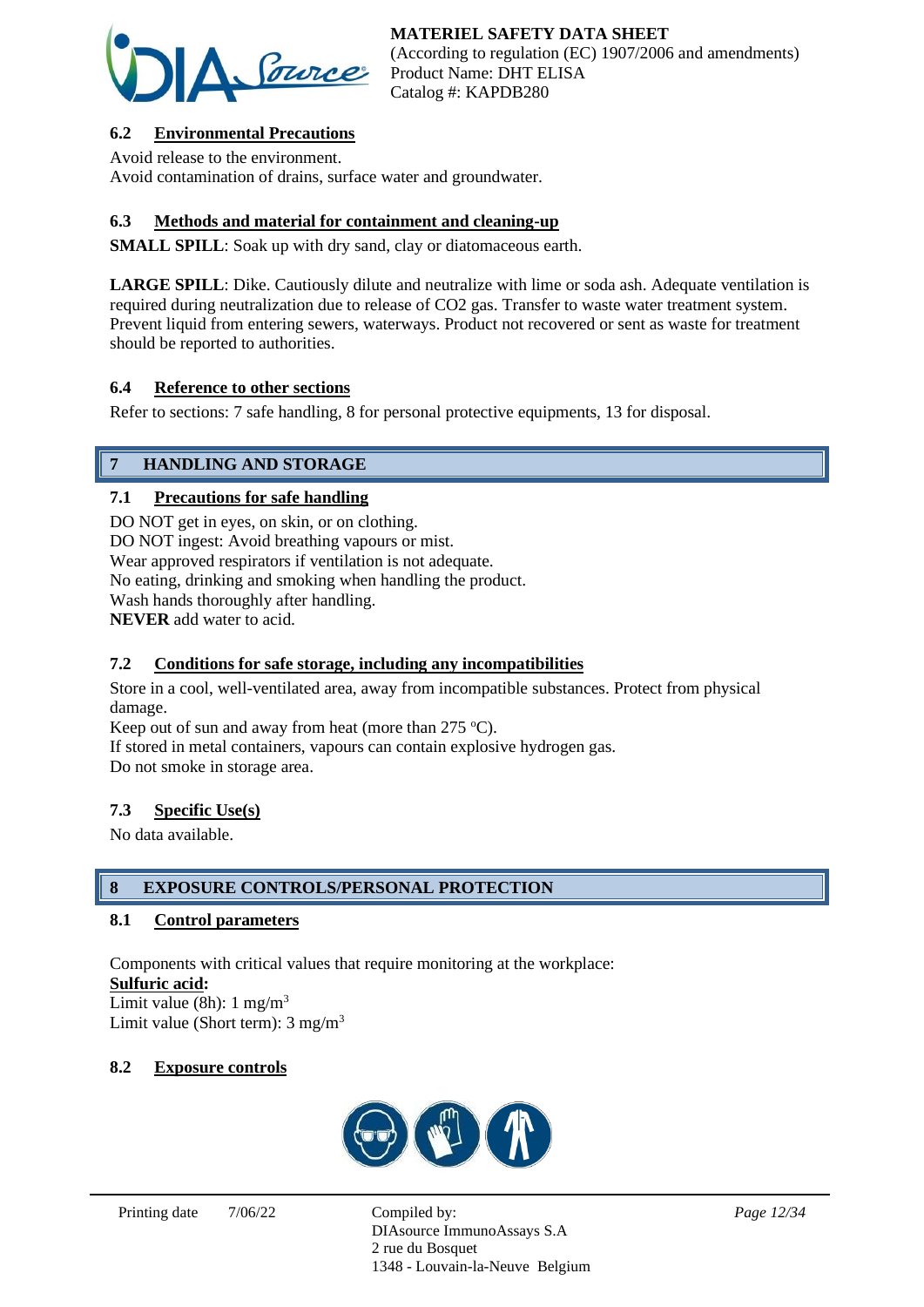

**Appropriate engineering controls**

**MATERIEL SAFETY DATA SHEET**

(According to regulation (EC) 1907/2006 and amendments) Product Name: DHT ELISA Catalog #: KAPDB280

Good general ventilation should be provided to keep vapour and mist concentrations below the exposure limits.

Eye/face protection: Wear safety glasses with non-perforated shields. Add a face shield (close-fitting) if pouring liquid. For leak, spills emergency or heavy handling, use chemical safety goggles or a full face shield. Do not wear contact lenses.

Respiratory protection: Not required when using a closed ventilation system. If acid concentration is above 1 mg/m<sup>3</sup>, wear a gas mask with acid gas canister equipped with particulate filter. If the concentration is higher than 10 mg/m3, use an efficiency particulate respirator, or selfcontained breathing apparatus with full face piece.

Other: Wear acid resistant gloves (preferably rubber), boots; long sleeve wool, acrylic, or polyester clothing under an acid proof suit. Trouser legs should be outside boots. An apron can be used in place of acid proof suit in laboratory environment, or in handling small volumes of sulphuric acid. In case of emergency, wear a complete acid suit with hood, boots, and gloves with respiratory protection.

**Environmental exposure controls**

Avoid release to the environment

### **9 PHYSICAL AND CHEMICAL PROPERTIES**

| <b>Information on basic physical and chemical properties</b> |
|--------------------------------------------------------------|
| Liquid                                                       |
| <b>Viscous</b>                                               |
| Colorless                                                    |
| Not available                                                |
| Not available                                                |
| $\leq$ 1                                                     |
| $-14$ °C                                                     |
| $308^{\circ}$ C                                              |
| Not applicable                                               |
| $<$ 1                                                        |
| Not available                                                |
| Not applicable                                               |
| Not applicable                                               |
| <0.001 mmHg @ $20^{\circ}$ C                                 |
| 3.4 $(air = 1)$                                              |
| 1.84                                                         |
| Miscible                                                     |
| Not available                                                |
| Not available                                                |
| Not applicable                                               |
| Not available                                                |
| Not available                                                |
| Not available                                                |
| Not available                                                |
| Not available                                                |
|                                                              |

DIAsource ImmunoAssays S.A 2 rue du Bosquet 1348 - Louvain-la-Neuve Belgium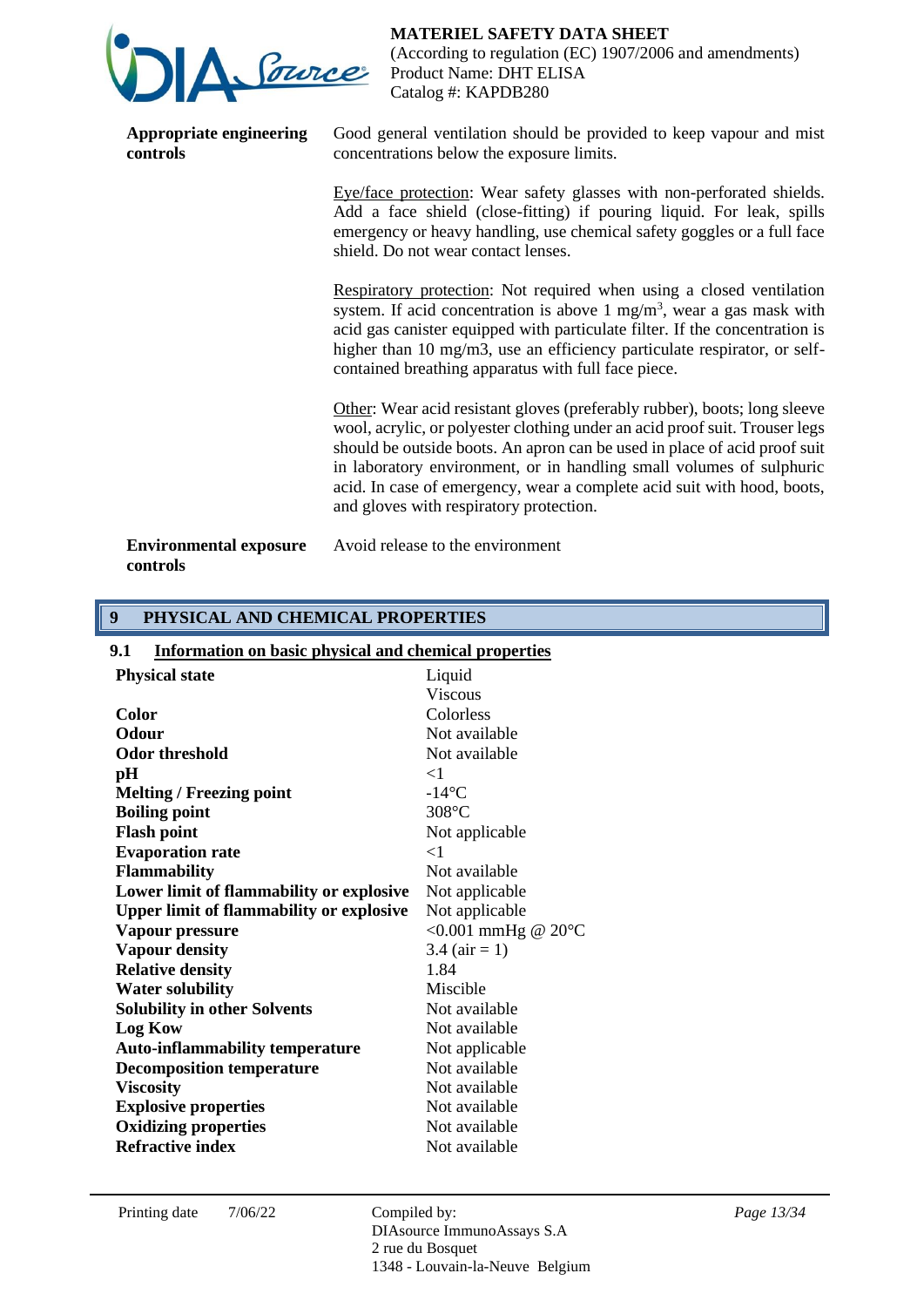

# **9.2 Other information**

No data available.

# **10 STABILITY AND REACTIVITY**

### **10.1 Reactivity**

Reacts violently with water, organic substances and base solutions with evolution of heat.

# **10.2 Chemical Stability**

Stable.

### **10.3 Possibility of hazardous reactions**

Under normal conditions of stock and use, hazardous reactions will not occur.

### **10.4 Conditions to Avoid**

Not available.

### **10.5 Incompatible materials**

Vigorous reactions with: water, alkaline solutions, metals, carbides, chlorates, fulminates, nitrates, picrates, strong oxidizing, reducing or combustible organic materials. Hazardous gases are evolved on contact with chemicals such as cyanides, sulfides and carbides.

### **10.6 Hazardous Decomposition Products**

Temperatures of  $\geq$  275° yield sulphur trioxide gas, which is toxic, corrosive and an oxidizer.

# **11 TOXICOLOGICAL INFORMATION**

| <b>Acute toxicity</b>              | Highly toxic. Erosion of teeth, lesions of the skin, bronchitis, mouth<br>inflammation, conjunctivitis, gastritis.                                                                                                    |            |
|------------------------------------|-----------------------------------------------------------------------------------------------------------------------------------------------------------------------------------------------------------------------|------------|
|                                    | LD50 (rat-oral) = $2140$ mg/kg<br>LC50 (mouse-ihl) = $160$ mg/m <sup>3</sup> (4hrs)<br>LC50 (rat-ihl) = $255 \text{ mg/m}^3$ (4 hrs)                                                                                  |            |
| <b>Inhalation</b>                  | Highly toxic by inhalation of fumes or acid mist. Causes irritations or<br>corrosive burns to the upper respiratory system, including nose, mouth,<br>and throat. Lung irritation and pulmonary edema can also occur. |            |
| <b>Ingestion</b>                   | Can cause irritation and corrosive burns to mouth, throat, and stomach.<br>Can be fatal if swallowed. Risk of vomiting, diarrhea, oesophagus and<br>stomach perforation.                                              |            |
| <b>Skin corrosion</b>              | Can cause severe burns and destruction of tissue. May cause destruction<br>of the dermis with impairment of the skin at site of contact to regenerate.                                                                |            |
| Eye damage                         | Extremely corrosive! Liquid contact causes irritation, corneal burns, and<br>conjunctivitis. Blindness may result, or severe or permanent injury. Mist<br>contact may irritate or burn.                               |            |
| <b>Respiratory sensibilisation</b> | Not available.                                                                                                                                                                                                        |            |
| Printing date<br>7/06/22           | Compiled by:<br>DIAsource ImmunoAssays S.A<br>2 rue du Bosquet<br>1348 - Louvain-la-Neuve Belgium                                                                                                                     | Page 14/34 |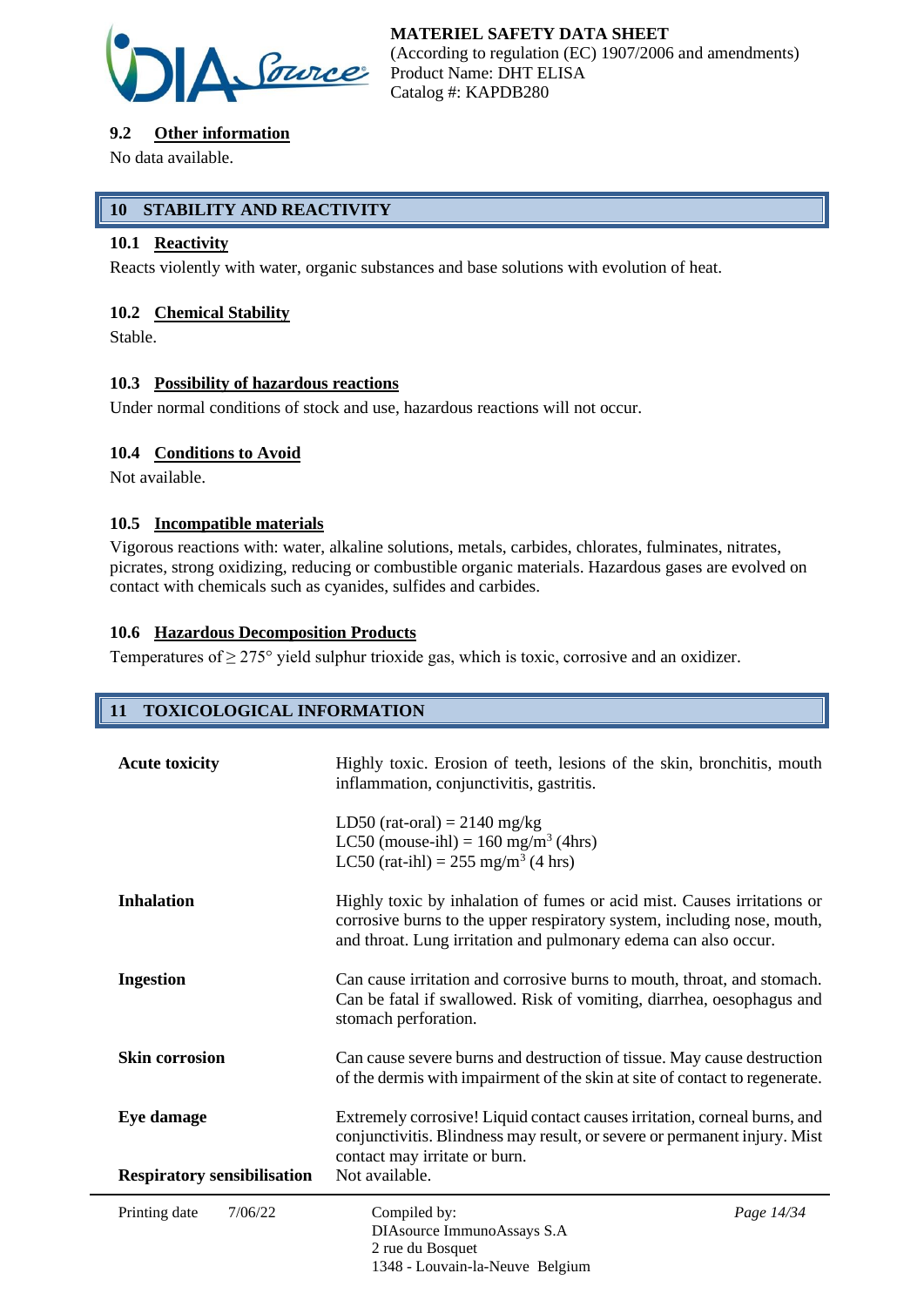

| <b>Germ cell mutagenicity</b> | Not identified as a mutagen.                                                                                                                                          |
|-------------------------------|-----------------------------------------------------------------------------------------------------------------------------------------------------------------------|
| Carcinogenicity               | Suspected in humans.                                                                                                                                                  |
| <b>Toxic for reproduction</b> | Not identified as toxic for reproduction.                                                                                                                             |
| Unique specific toxicity      | Not available.                                                                                                                                                        |
| Repeated specific toxicity    | Not available.                                                                                                                                                        |
| <b>Aspiration hazard</b>      | Not available.                                                                                                                                                        |
| <b>Other information</b>      | Practical experience: none.<br>General notes: The classification was made according to the<br>calculation procedure of the preparation and harmonized classification. |

# **12 ECOLOGICAL INFORMATION**

### **12.1 Ecotoxicity**

Toxicity to aquatic life increases with lowering of pH.

### **12.2 Persistence and degradability**

Not available.

#### **12.3 Bioaccumulation**

Sulfate ion: Ubiquitous in the environment. Metabolized by micro-organisms and plants without bioaccumulation.

#### **12.4 Mobility in soil**

Easy soil seeping under rain action.

### **12.5 Results of PBT and vPvB assessment**

Not available.

# **12.6 Other adverse effects**

Due to the product's composition, particular attention must be taken for transportation and storage. Protect from rain because the run-off water will become acidic and may be harmful to flora and fauna.

# **13 DISPOSAL CONSIDERATIONS**

# **13.1 Waste treatment methods**

Do not use the empty containers.

Waste disposal according to the Directives EC 75/442/EEC and 91/689/EEC in their latest versions by incineration or dispose of waste material

#### **13.2 Waste code numbers/Waste identification**

No data available.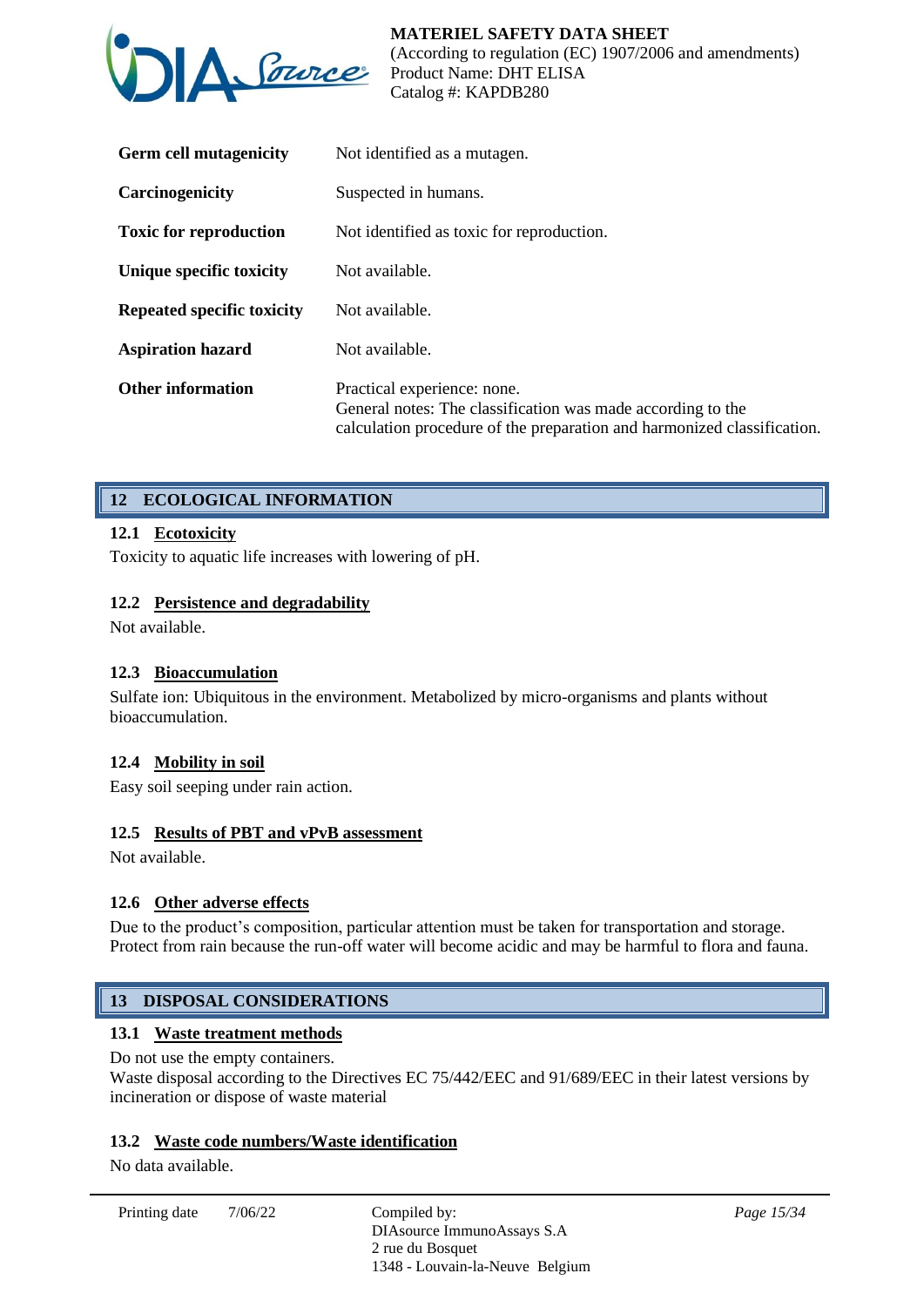

# **14 TRANSPORT INFORMATION**

|                                                                                               | <b>ADR</b>     | <b>ADN/ADNR</b> | <b>IMDG</b>    | <b>ICAO</b>    |
|-----------------------------------------------------------------------------------------------|----------------|-----------------|----------------|----------------|
| 14.1. UN number                                                                               | Not applicable |                 |                |                |
| 14.2. UN proper shipping<br>name                                                              | Not applicable |                 |                |                |
| 14.3. Transport hazard<br>class(es)                                                           | Not applicable |                 | Not applicable | Not applicable |
| 14.4. Packing group                                                                           | Not applicable |                 | Not applicable | Not applicable |
| 14.5. Environmental<br>hazards                                                                | Not available  | Not available   | Not available  | Not available  |
| <b>Hazard label</b>                                                                           | Not applicable |                 |                |                |
| <b>Classification code</b>                                                                    | Not applicable |                 |                |                |
| 14.6. Special precautions for<br>user                                                         | Not available  |                 |                |                |
| 14.7. Transport in bulk<br>according to Annex II of<br><b>MARPOL73/78 and the IBC</b><br>Code | Not available  |                 |                |                |
| <b>Other information</b>                                                                      | Not available  | Not available   | Not available  | Not available  |

# **15 REGULATORY INFORMATION**

# **15.1 Safety, health and environmental regulation/legislation specific for the substance or mixture**

#### **15.2 Chemical Safety Assessment**

No data available.

# **16 OTHER INFORMATION**

#### **Key or legend to abbreviations and acronyms**

ADN/ADNR: Regulations concerning the transport of dangerous substances in barges on inland waterways.

ADR/RID: European Agreement concerns the International Carriage of Dangerous Goods by Road/ Regulations concerning the international carriage of dangerous goods by rail.

CAS No.: Chemical Abstract Service Number

CLP: Classification, Labelling and Packaging

#### **Key literature references and sources for data**

No data available.

#### **Procedure used to derive the classification according to regulation (EC) n°1272/2008 (CLP)**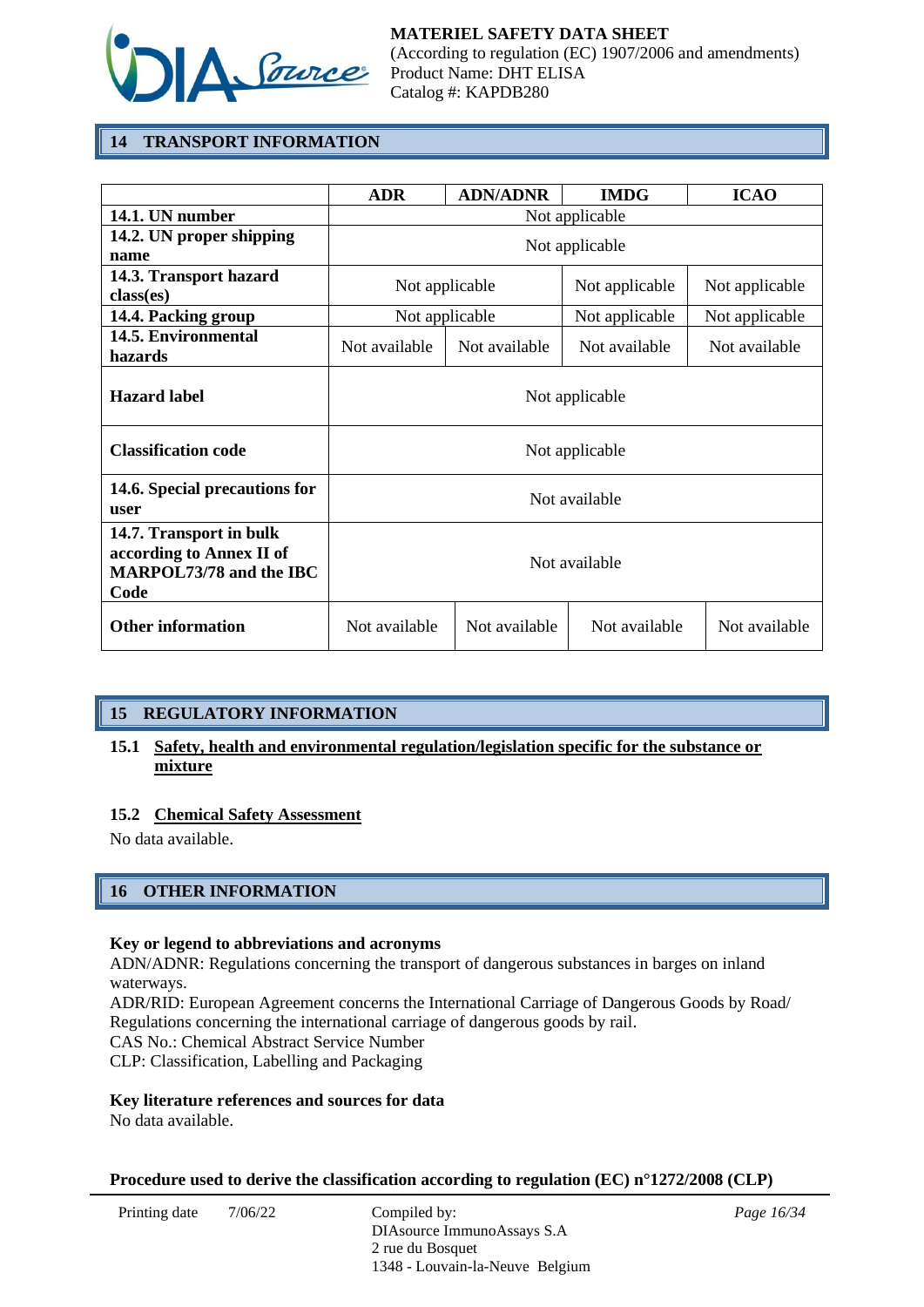# **MATERIEL SAFETY DATA SHEET**



(According to regulation (EC) 1907/2006 and amendments) Product Name: DHT ELISA Catalog #: KAPDB280

Classification of the mixture is consistent with the method of valuation of regulation (EC) n°1272/2008.

# **List of relevant hazard statements and/or precautionary statements. (Full text of any statements which are not written out in full under section 3)**

Hazard statements (H):

H314 Causes severe skin burns and eye damage.

# **Advice on any training appropriate for workers to ensure protection of human health and the environment**

No data available

The information given in this Safety Data Sheet is based on our present knowledge and on European and national regulations. This Safety Data Sheet describes safety requirements relative to identified uses, it doesn't guarantee all the product properties particularly in the case of non-identified uses. The product mustn't be used for any uses other than those identified under heading 1. Since the user's working conditions are not known by us, it is the responsibility of the user to take all necessary measures to comply with legal requirements for specific uses and avoid negative health effects.

#### **Notification:**

English is acceptable for our MSDS as the following conditions are met:

• Medical specialists (users) are well educated in the English language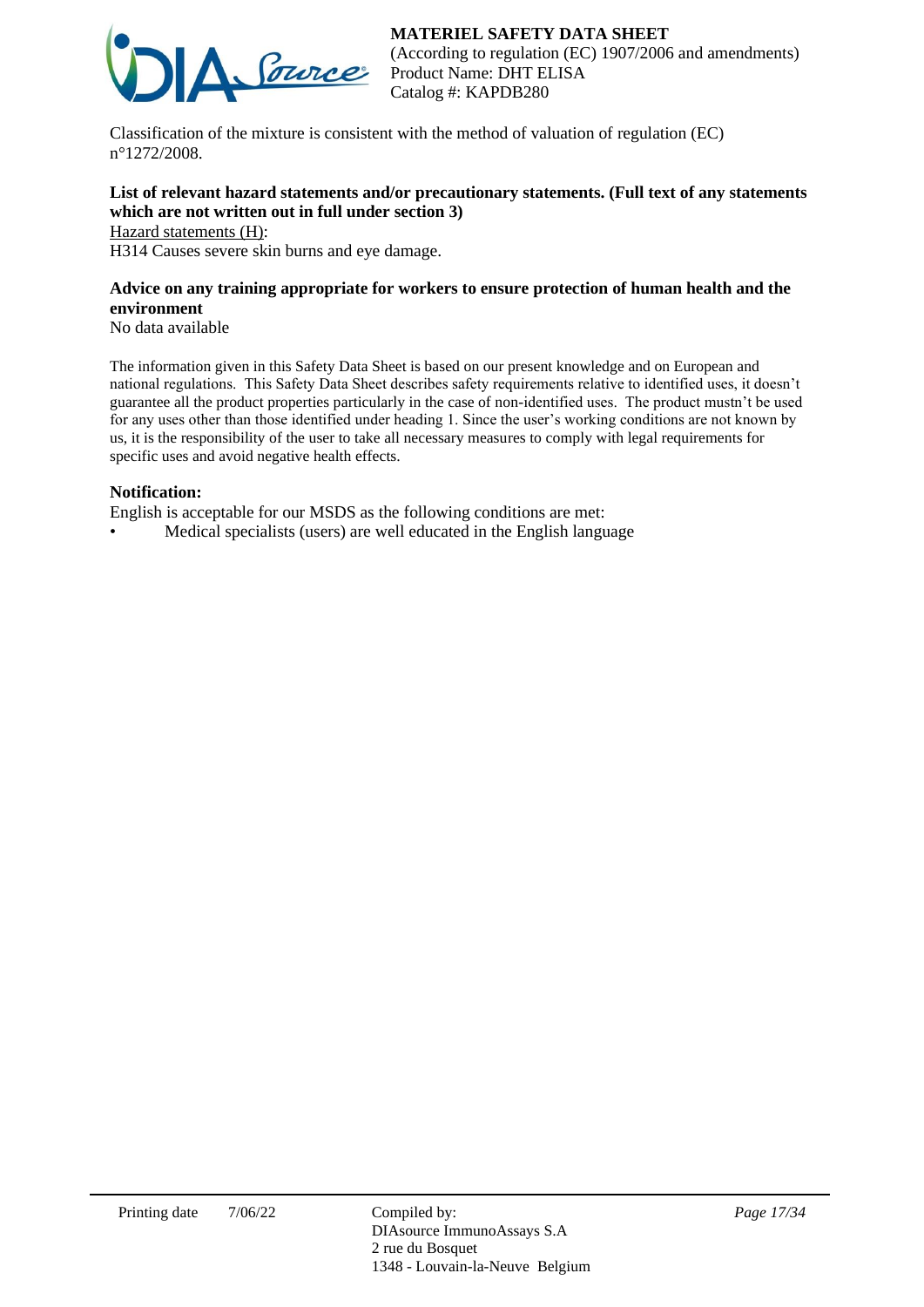

# **TMB SUBSTRATE**

# **1 INFORMATION OF THE SUBSTANCE/PREPARATION AND COMPANY**

### **1.1 Product identifier**

Product Name: TMB Substrate

Catalog #: Component of the kit mentioned on the first page

### **1.2 Intended Use**

To be used as a component with ELISA kits according to the instructions provided with the kit. For laboratory use only Industrial use

### **1.3 Company**

DIAsource ImmunoAssays S.A. Rue du Bosquet, 2 B-1348 Louvain-la-Neuve Belgium Tel. Nr. +32 (0)10/84.99.11 E-mail: [products.support@diasource.be](mailto:products.support@diasource.be)

#### **1.4 Emergency telephone**

DIAsource (only office hours): +32 (0)10/84.99.23 Centre Anti-Poisons (BE) 070 245 245 Please refer to your local Anti-Poison Center!

# **2 HAZARDS IDENTIFICATION**

# **2.1 Classification of the substance or mixture**

**Classification according to Regulation (EC) No. 1272/2008 [CLP]** Not classfied.

#### **Adverse physicochemical, human health and environmental effects** No additional information available.

#### **2.2 Label elements**

**Labelling according to Regulation (EC) No. 1272/2008 [CLP]**

| <b>Hazard</b> pictogram   |         | Not applicable                  |            |
|---------------------------|---------|---------------------------------|------------|
| Signal word               |         | Not applicable                  |            |
| <b>Hazard statement</b>   |         | Not applicable                  |            |
| <b>Precaution</b>         |         | Not applicable                  |            |
| <b>Prevention</b>         |         | Not applicable                  |            |
| <b>Response</b>           |         | Not applicable                  |            |
| <b>Storage</b>            |         | Not applicable                  |            |
| <b>Disposal</b>           |         | Not applicable                  |            |
| <b>Additional Hazards</b> |         | Not applicable                  |            |
| Printing date             | 7/06/22 | Compiled by:                    | Page 18/34 |
|                           |         | DIAsource ImmunoAssays S.A      |            |
|                           |         | 2 rue du Bosquet                |            |
|                           |         | 1348 - Louvain-la-Neuve Belgium |            |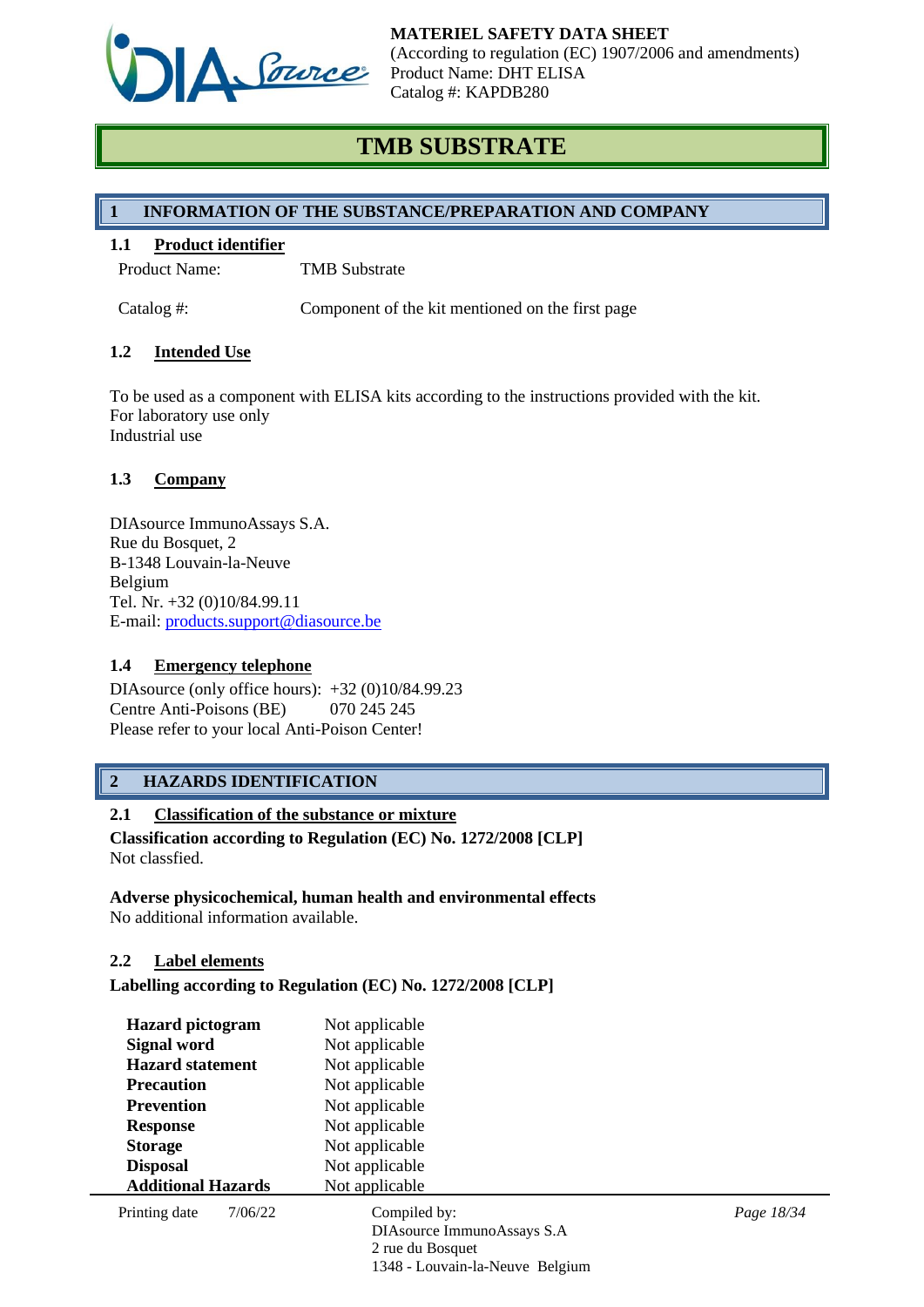

**2.3 Other hazards**

**Other hazards not contributing to the classification**

Contains oxidising substance(s) at  $\langle 0.5\% \rangle$ .

# **3 COMPOSITION/INFORMATION ON INGREDIENTS**

### **Classification according to Regulation (EC) No 1272/2008 (CLP)**

| <b>Name</b>         | <b>Product Identifier</b> | $\frac{6}{6}$ | <b>Classification according to</b><br><b>Regulation (EC) No. 1272/2008</b><br>[CLP] |
|---------------------|---------------------------|---------------|-------------------------------------------------------------------------------------|
| 2-Pyrrolidinone     | $(CAS-No.) 616-45-5$      | $1 - 6$       | Acute Tox. 4 (Oral), H302                                                           |
|                     | (EC-No.) 210-483-1        |               | Eye Irrit. 2, H319                                                                  |
| Urea, compound with | (CAS-No.) 124-43-6        | < 0.4         | Ox. Sol. 3, H272                                                                    |
| hydrogen peroxide   | (EC-No.) 204-701-4        |               | Skin Irrit. 2, H315                                                                 |
| (H2O2) (1:1)        |                           |               | Eye Dam. 1, H318                                                                    |

Full text of H- phrases: see section 16.

# **4 FIRST AID MEASURES**

## **4.1 Description of first aid measures**

| <b>First-aid measures after</b><br>inhalation | If breathing is difficult, remove victim to fresh air and keep at rest in a<br>position comfortable for breathing. Get medical advice/attention if you<br>feel unwell. |
|-----------------------------------------------|------------------------------------------------------------------------------------------------------------------------------------------------------------------------|
| <b>First-aid measures after</b>               | If skin irritation occurs: Wash skin with mild soap and water. Obtain                                                                                                  |
| skin contact                                  | medical attention if irritation persists.                                                                                                                              |
| <b>First-aid measures after</b>               | IF IN EYES: Rinse cautiously with water for several minutes. Remove                                                                                                    |
| eye contact                                   | contact lenses, if present and easy to do. Continue rinsing. If eye                                                                                                    |
|                                               | irritation persists: Get medical advice/attention.                                                                                                                     |
| <b>First-aid measures after</b>               | Do NOT induce vomiting. Rinse mouth. Never give anything by                                                                                                            |
| ingestion                                     | mouth to an unconscious person. Get medical advice/attention if you                                                                                                    |
|                                               | feel unwell.                                                                                                                                                           |

#### **4.2 Most important symptoms and effects, both acute and delayed**

| Symptoms/effects after<br>inhalation  | May cause irritation to the respiratory tract.                                                                                                    |
|---------------------------------------|---------------------------------------------------------------------------------------------------------------------------------------------------|
| Symptoms/effects after                | May cause skin irritation. Repeated exposure may cause skin dryness                                                                               |
| skin contact                          | or cracking.                                                                                                                                      |
| Symptoms/effects after<br>eye contact | May cause eye irritation. Symptoms may include discomfort or pain,<br>excess blinking and tear production, with possible redness and<br>swelling. |
| Symptoms/effects after                | May be harmful if swallowed. May cause gastrointestinal irritation,                                                                               |
| ingestion                             | nausea, vomiting and diarrhea.                                                                                                                    |

#### **4.3 Indication of any immediate medical attention and special treatment needed**

Symptoms may be delayed. In case of accident or if you feel unwell, seek medical advice immediately (show the label where possible).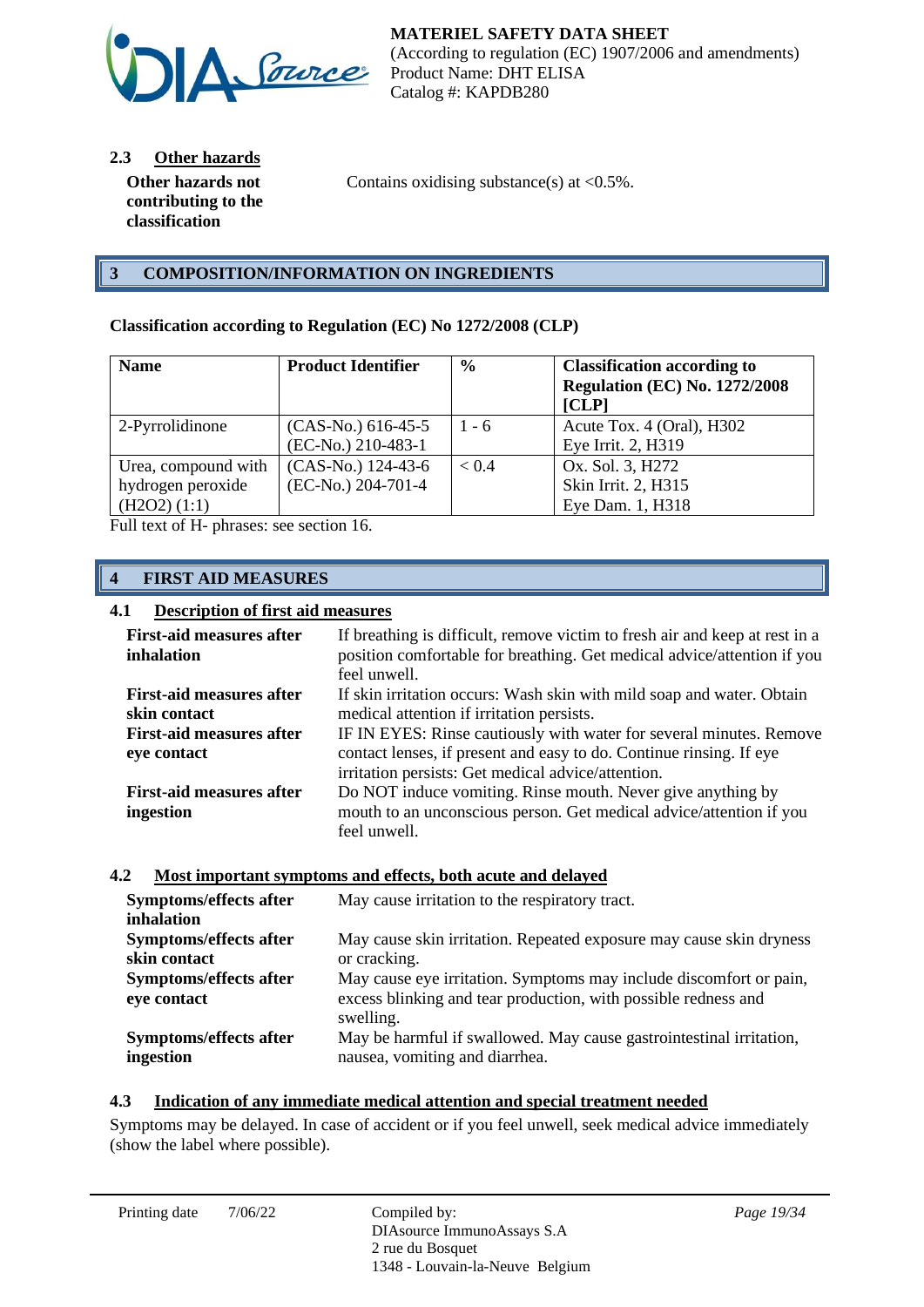

**MATERIEL SAFETY DATA SHEET**

(According to regulation (EC) 1907/2006 and amendments) Product Name: DHT ELISA Catalog #: KAPDB280

# **5 FIRE FIGHTING MEASURES**

| 5.1<br><b>Extinguishing media</b>                                 |                                                           |
|-------------------------------------------------------------------|-----------------------------------------------------------|
| <b>Suitable Extinguishing</b>                                     | Use extinguishing media appropriate for surrounding fire. |
| <b>Media:</b><br><b>Unsuitable Extinguishing</b><br><b>Media:</b> | None known.                                               |

### **5.2 Special hazards arising from the substance or mixture**

Fire hazard : Products of combustion may include, and are not limited to: oxides of carbon. Contains oxidising substance(s) at  $\langle 0.5\% \rangle$ .

# **5.3 Advice for fire fighters**

**Protection of Firefighters:** Keep upwind of fire. Wear full firefighting turn-out gear (full Bunker gear) and respiratory protection (SCBA).

# **6 ACCIDENTAL RELEASE MEASURES**

# **6.1 Personal precaution, protective equipment and emergency procedures**

**General measures :** Use personal protection recommended in Section 8. Isolate the hazard area and deny entry to unnecessary and unprotected personnel.

### 6.1.1 For non-emergency personnel

No additional information available.

# 6.1.2 For emergency responders

No additional information available.

# **6.2 Environmental Precautions**

Prevent entry to sewers and public waters. Do not allow to enter drains or water courses.

### **6.3 Methods and material for containment and cleaning-up**

| <b>Methods for</b>              | Absorb and/or contain spill with inert material (sand, vermiculite or   |
|---------------------------------|-------------------------------------------------------------------------|
| <b>Containment:</b>             | other appropriate material), then place in suitable container. Do not   |
|                                 | flush into surface water or sewer system. Wear recommended personal     |
|                                 | protective equipment.                                                   |
| <b>Methods for Cleaning-Up:</b> | Sweep or shovel spills into appropriate container for disposal. Provide |
|                                 | ventilation. Flush contaminated areas with plenty of water.             |

### **6.4 Reference to other sections**

For further information refer to section 8: "Exposure controls/personal protection".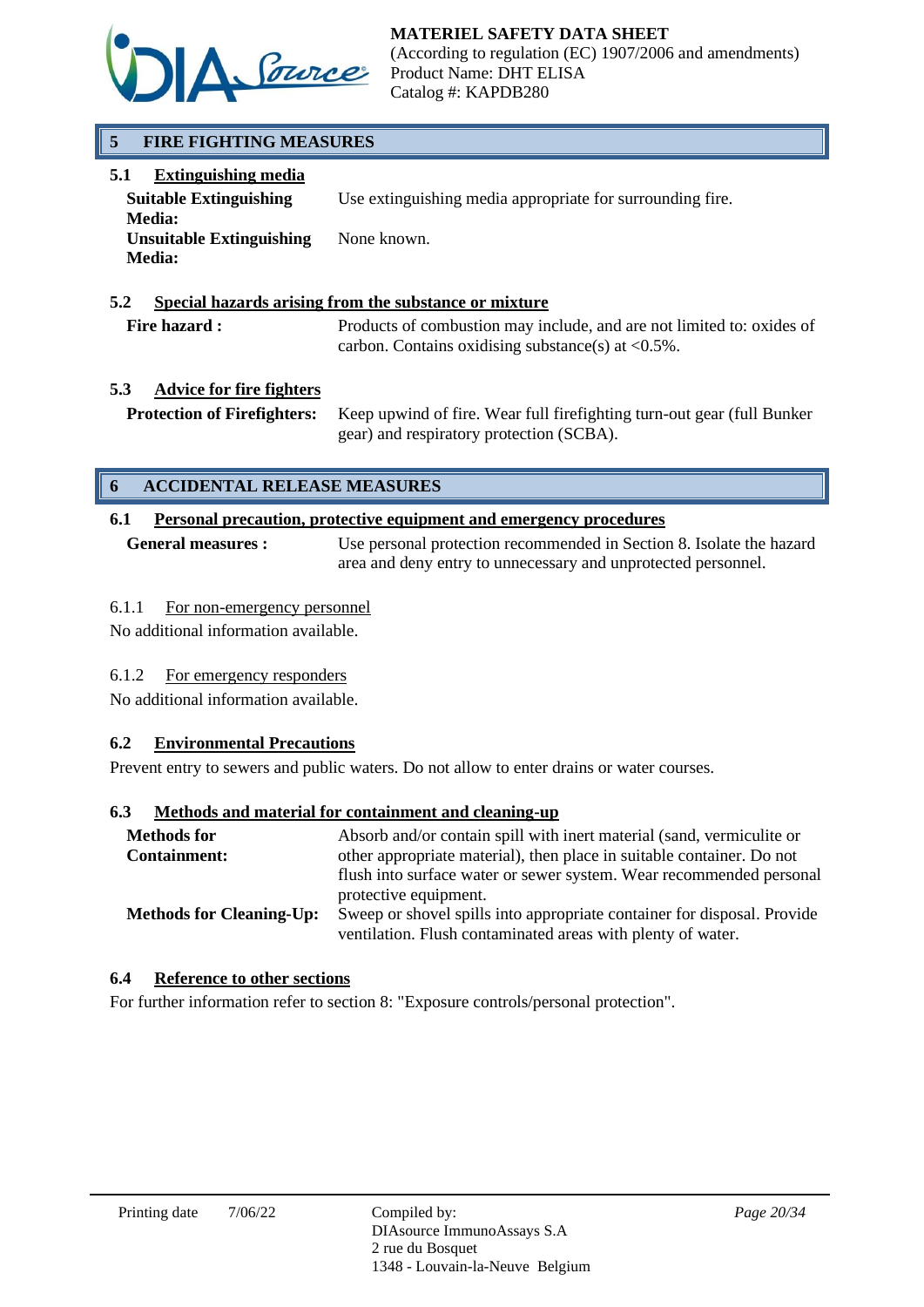

# **7 HANDLING AND STORAGE**

# **7.1 Precautions for safe handling**

| <b>Handling:</b>               | Avoid contact with eyes, skin and clothing. Avoid breathing<br>dust/fume/gas/mist/vapours/spray. Do not swallow. Handle and open<br>container with care. When using do not eat, drink or smoke. Provide<br>adequate ventilation. Do not handle until all safety precautions have |
|--------------------------------|----------------------------------------------------------------------------------------------------------------------------------------------------------------------------------------------------------------------------------------------------------------------------------|
| <b>General Hygiene Advice:</b> | been read and understood. Use personal protective equipment as<br>required.<br>Wash contaminated clothing before reuse. Always wash hands after<br>handling the product.                                                                                                         |

# **7.2 Conditions for safe storage, including any incompatibilities**

| <b>Storage:</b> | Keep out of the reach of children. Keep container tightly closed. Store |
|-----------------|-------------------------------------------------------------------------|
|                 | in a dry, cool and well-ventilated place. Store in correctly labelled   |
|                 | container. Keep away from food, drink and animal feeding stuffs.        |

### **7.3 Specific Use(s)**

**End uses:** Not available.

# **8 EXPOSURE CONTROLS/PERSONAL PROTECTION**

# **8.1 Control parameters**

No additional information available.

#### **8.2 Exposure controls**

| Appropriate engineering<br>controls: | Ensure good ventilation of the work station. Provide readily<br>accessible eye wash stations and safety showers.                                                                                                                                  |
|--------------------------------------|---------------------------------------------------------------------------------------------------------------------------------------------------------------------------------------------------------------------------------------------------|
| <b>Hand protection:</b>              | Chemical resistant gloves (according to European standard NF EN<br>374 or equivalent)                                                                                                                                                             |
| Eye protection:                      | Safety eyewear complying with an approved standard such as the<br>European Standard EN166 should be used when a risk assessment<br>indicates this is necessary to avoid exposure to liquid splashes,<br>mists or dusts.                           |
| Skin and body protection:            | Wear suitable protective clothing                                                                                                                                                                                                                 |
| <b>Respiratory protection:</b>       | In case of insufficient ventilation, wear suitable respiratory<br>equipment. Respirator selection must be based on known or<br>anticipated exposure levels, the hazards of the product and the<br>safe working limits of the selected respirator. |
| <b>Environmental exposure</b>        | Avoid release to the environment.                                                                                                                                                                                                                 |
| controls:                            |                                                                                                                                                                                                                                                   |
| <b>Other information:</b>            | Handle in accordance with good industrial hygiene and safety<br>procedures. Do not eat, drink or smoke when using this product.                                                                                                                   |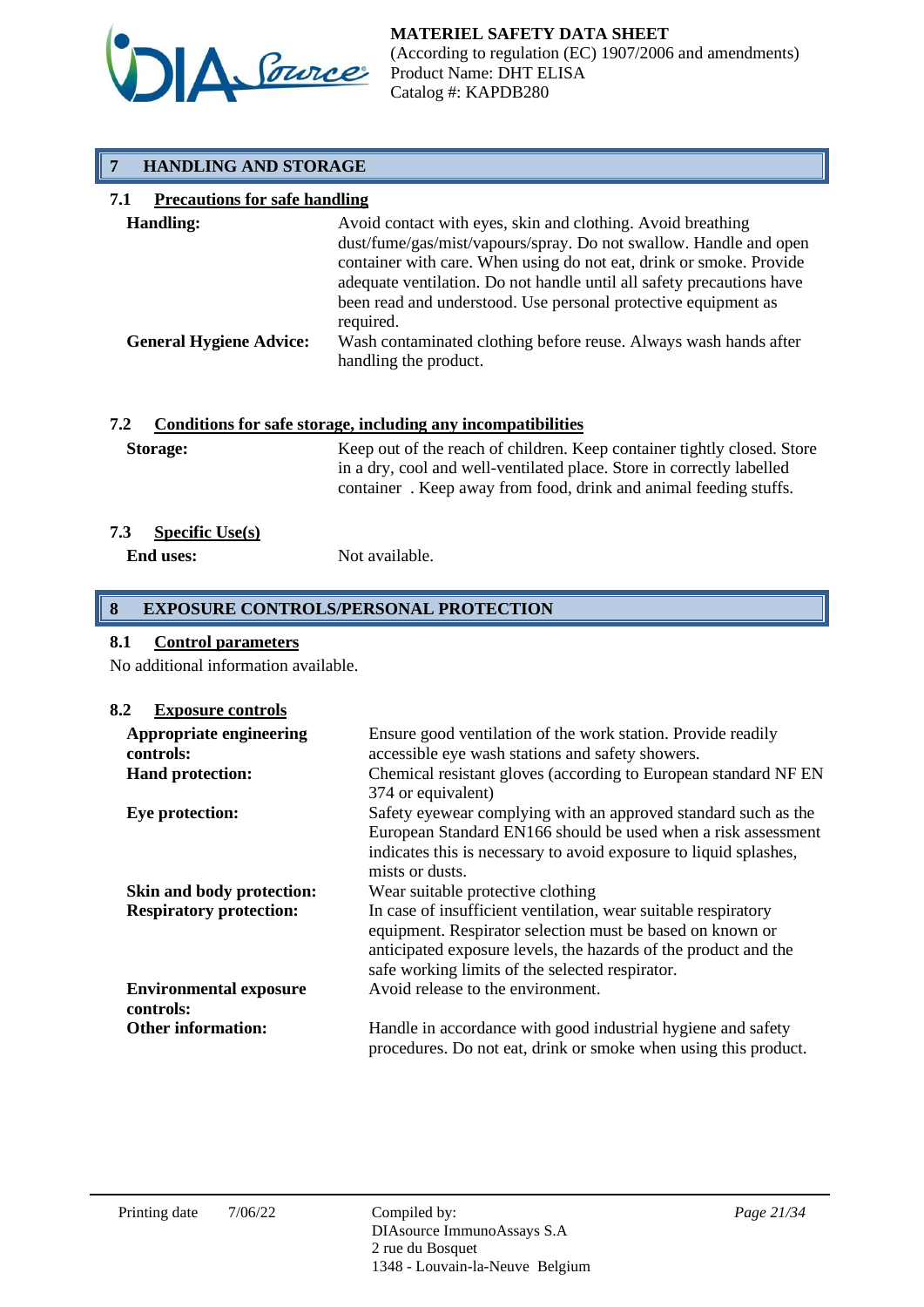

**MATERIEL SAFETY DATA SHEET**

(According to regulation (EC) 1907/2006 and amendments) Product Name: DHT ELISA Catalog #: KAPDB280

# **9 PHYSICAL AND CHEMICAL PROPERTIES**

### **9.1 Information on basic physical and chemical properties**

| <b>Physical state</b>                        | Liquid            |
|----------------------------------------------|-------------------|
| <b>Appearance</b>                            | Liquid            |
| <b>Color</b>                                 | Clear/light blue  |
| Odour                                        | Characteristic    |
| Odor threshold                               | No data available |
| pН                                           | $3.1 - 3.5$       |
| <b>Relative evaporation rate</b>             | No data available |
| (butylacetate=1)                             |                   |
| <b>Melting point</b>                         | No data available |
| <b>Freezing point</b>                        | No data available |
| <b>Boiling point</b>                         | No data available |
| <b>Flash point</b>                           | No data available |
| <b>Auto-ignition temperature</b>             | No data available |
| <b>Decomposition temperature</b>             | No data available |
| <b>Flammability (solid, gas)</b>             | Not flammable     |
| Vapour pressure                              | No data available |
| Relative vapour density at 20 $\degree$ C    | No data available |
| <b>Relative density</b>                      | No data available |
| <b>Solubility</b>                            | Soluble in water  |
| <b>Partition coefficient n-octanol/water</b> | No data available |
| <b>Viscosity, kinematic</b>                  | No data available |
| Viscosity, dynamic                           | No data available |
| <b>Explosive properties</b>                  | No data available |
| <b>Oxidising properties</b>                  | No data available |
| <b>Explosive limits</b>                      | No data available |

#### **9.2 Other information**

No additional information available.

# **10 STABILITY AND REACTIVITY**

#### **10.1 Reactivity**

No dangerous reaction known under conditions of normal use.

#### **10.2 Chemical Stability**

Stable under normal storage conditions.

#### **10.3 Possibility of hazardous reactions**

No dangerous reaction known under conditions of normal use.

### **10.4 Conditions to Avoid**

Incompatible materials. Extreme temperatures.

#### **10.5 Incompatible materials**

Combustible materials. Strong oxidizing agents.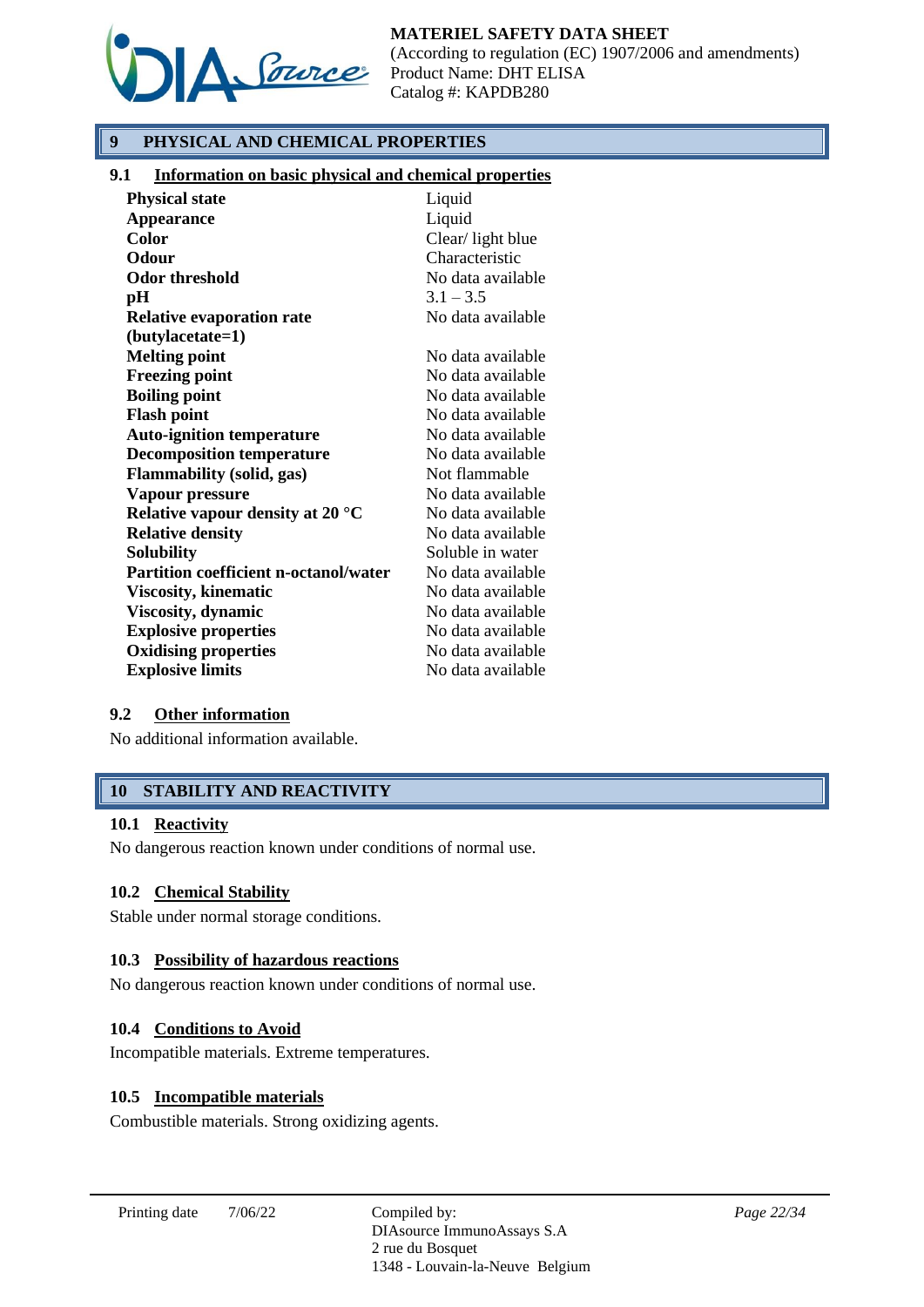

# **10.6 Hazardous Decomposition Products**

May include, and are not limited to: oxides of carbon.

# **11 TOXICOLOGICAL INFORMATION**

#### **11.1 Information on toxicological effects**

| <b>Acute toxicity (oral)</b>       | Not classified. |
|------------------------------------|-----------------|
| <b>Acute toxicity (dermal)</b>     | Not classified. |
| <b>Acute toxicity (inhalation)</b> | Not classified. |

| $\sqrt{2-Pyrrolidinone(616-45-5)}$ |                                 |  |
|------------------------------------|---------------------------------|--|
| LD50 oral rat                      | $328 \text{ mg/kg}$             |  |
| LLD50 dermal rabbit                | $>$ 2000 mg/kg                  |  |
| LC50 inhalation rat                | $> 80$ ppm (Exposure time: 8 h) |  |

| <b>Skin corrosion/irritation</b> | Not classified.                                                   |
|----------------------------------|-------------------------------------------------------------------|
| <b>Additional information</b>    | pH: $3.1 - 3.5$                                                   |
| <b>Serious eye</b>               | Based on available data, the classification criteria are not met. |
| damage/irritation                |                                                                   |
| <b>Additional information</b>    | Not classified.                                                   |
| <b>Respiratory or skin</b>       | pH: $3.1 - 3.5$                                                   |
| sensitisation                    |                                                                   |
| <b>Additional information</b>    | Based on available data, the classification criteria are not met. |
| <b>Germ cell mutagenicity</b>    | Not classified.                                                   |
| <b>Additional information</b>    | Based on available data, the classification criteria are not met. |
| Carcinogenicity                  | Not classified.                                                   |
| <b>Additional information</b>    | Based on available data, the classification criteria are not met. |
| <b>Reproductive toxicity</b>     | Not classified.                                                   |
| <b>Additional information</b>    | Based on available data, the classification criteria are not met. |
| <b>STOT-single exposure</b>      | Not classified.                                                   |
| <b>Additional information</b>    | Based on available data, the classification criteria are not met. |
| <b>STOT-repeated exposure</b>    | Not classified.                                                   |
| <b>Additional information</b>    | Based on available data, the classification criteria are not met. |
| <b>Aspiration hazard</b>         | Not classified.                                                   |
| <b>Additional information</b>    | Based on available data, the classification criteria are not met. |
| <b>Other information</b>         | Likely routes of exposure: ingestion, inhalation, skin and eye.   |

# **12 ECOLOGICAL INFORMATION**

### **12.1 Ecotoxicity**

| Ecology - general<br>Unknown hazards to the<br>aquatic environment (CLP) | May cause long-term adverse effects in the aquatic environment.<br>Contains 0.4 % of components with unknown hazards to the<br>aquatic environment. |
|--------------------------------------------------------------------------|-----------------------------------------------------------------------------------------------------------------------------------------------------|
| <b>Hazardous to the aquatic</b><br>environment, short-term<br>(acute)    | Not classified.                                                                                                                                     |
| <b>Hazardous to the aquatic</b><br>environment, long-term<br>(chronic)   | Not classified.                                                                                                                                     |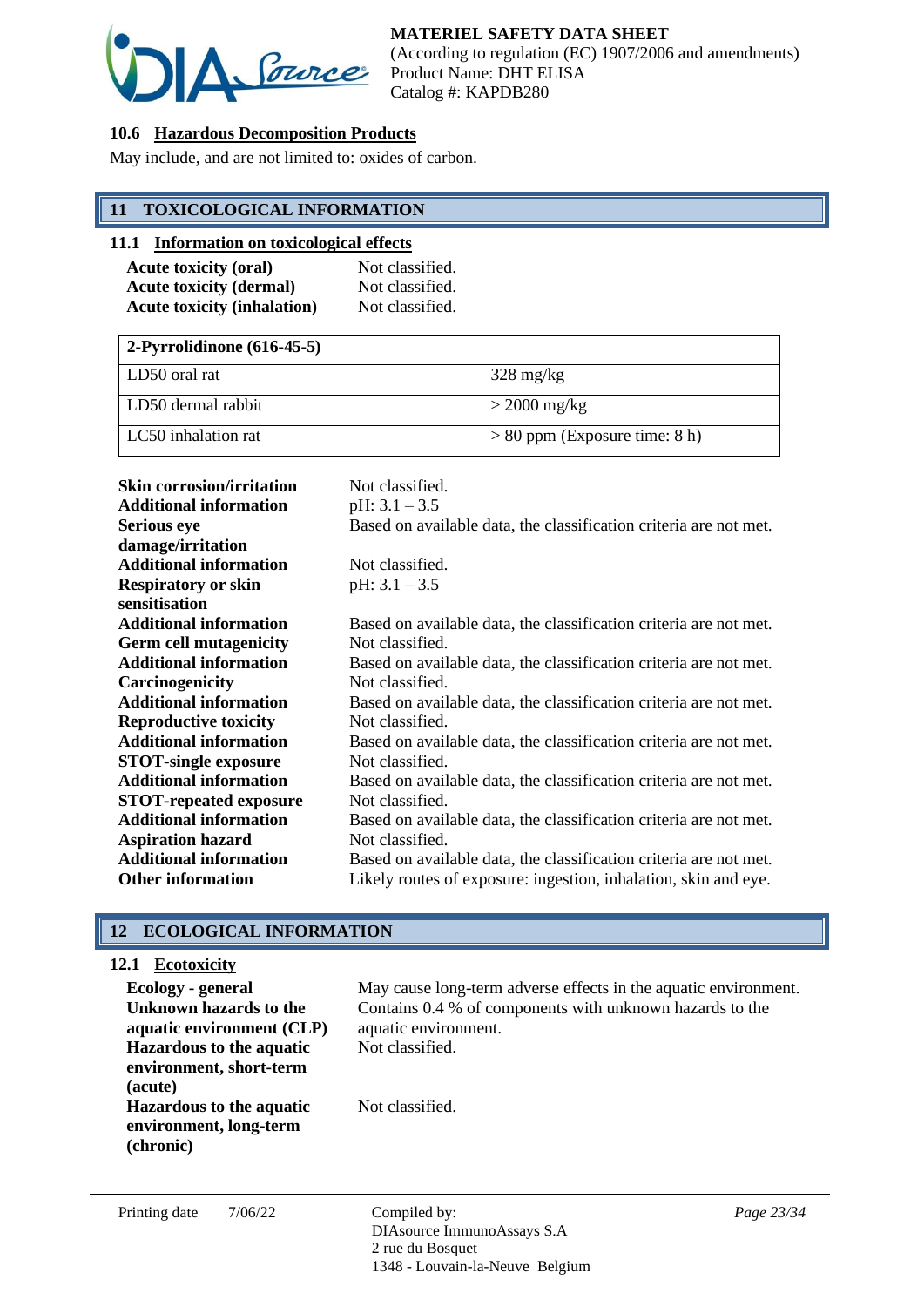

| 2-Pyrrolidinone $(616-45-5)$ |                                          |
|------------------------------|------------------------------------------|
| LC50 fish 1                  | $4600 - 10000$ mg/l (Exposure time: 96 h |
|                              | - Species: Brachydanio rerio [static])   |
| $EC50$ 72h algae $(1)$       | 250 mg/l (Species: Desmodesmus           |
|                              | subspicatus)                             |
| $EC50$ 96h algae $(1)$       | 84 mg/l (Species: Desmodesmus            |
|                              | subspicatus)                             |

# **12.2 Persistence and degradability**

#### **TMB Substrate**

| www.communic           |                  |
|------------------------|------------------|
| <b>Persistence and</b> | Not established. |
| degradability          |                  |

### **12.3 Bioaccumulation**

| <b>TMB Substrate</b>             |                             |
|----------------------------------|-----------------------------|
| <b>Bioaccumulative potential</b> | Not established.            |
| $2$ -Pyrrolidinone $(616-45-5)$  |                             |
| <b>Partition coefficient n-</b>  | $-0.71$ (at $25^{\circ}$ C) |

### **12.4 Mobility in soil**

**octanol/water**

No additional information available.

#### **12.5 Results of PBT and vPvB assessment**

No additional information available.

#### **12.6 Other adverse effects**

Additional information : No other effects known.

# **13 DISPOSAL CONSIDERATIONS**

#### **13.1 Waste treatment methods**

**Product/Packaging disposal recommendations** Dispose in a safe manner in accordance with local/national regulations. Do not reuse container. Recycle empty containers where allowed.

# **14 TRANSPORT INFORMATION**

## **14.1 UN number**

Not regulated.

### **14.2 UN proper shipping name**

Proper Shipping Name (ADR) : Not regulated

#### **14.3 Transport hazard class(es)**

Transport hazard class(es) (ADR) : Not regulated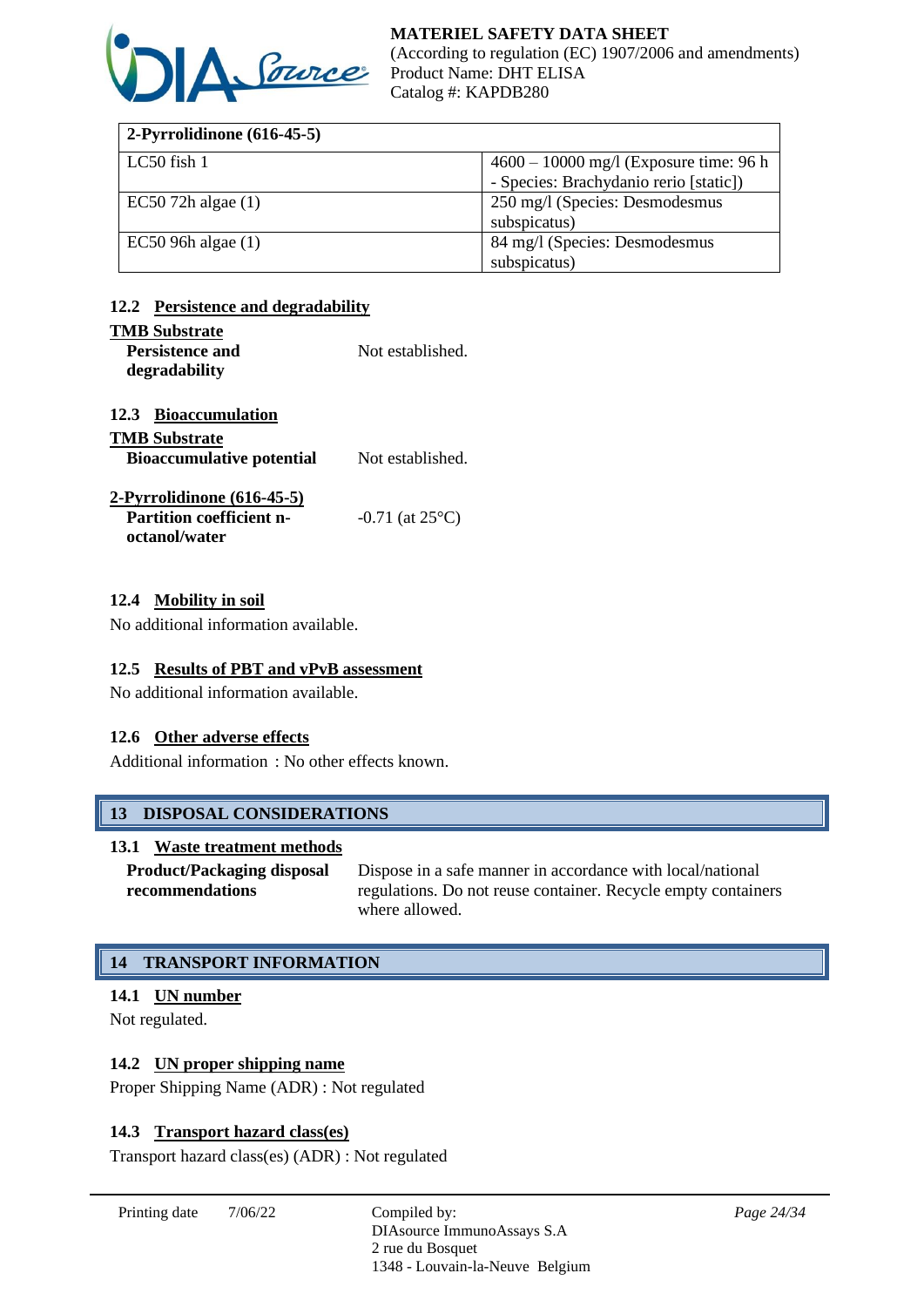

# **14.4 Packing group**

Packing group (ADR) : Not regulated.

# **14.5 Environmental hazards**

Dangerous for the environment : No Other information : No supplementary information available.

# **14.6 Special precautions for user**

Special transport precautions : Do not handle until all safety precautions have been read and understood.

Overland transport : Not regulated.

# **14.7 Transport in bulk according to Annex II of MARPOL73/78 and IBC Code**

Not applicable.

# **15 REGULATORY INFORMATION**

# **15.1 Safety, health and environmental regulation/legislation specific for the substance or mixture**

### **EU-Regulations**

Contains no REACH substances with Annex XVII restrictions

Contains no REACH candidate substance.

Contains no REACH Annex XIV substances

Contains no substance subject to Regulation (EU) No 649/2012 of the European Parliament and of the Council of 4 July 2012 concerning the export and import of hazardous chemicals.

Contains no substance subject to Regulation (EU) No 2019/1021 of the European Parliament and of the Council of 20 June 2019 on persistent organic pollutants

# **15.2 Chemical Safety Assessment**

No chemical safety assessment has been carried out.

# **16 OTHER INFORMATION**

#### **Legend:**

°C – Degrees Celsius °F – Degrees Fahrenheit ADR – European Agreement concerning the International Carriage of Dangerous Goods by Road. ACGIH – American Conference of Governmental Industrial Hygienists ATE – Acute Toxicity Estimate BCF – Bioconcentration Factor BEI – Biological Exposure Index CAS – Chemical Abstracts Service CLP – Regulation (EC) No 1272/2008 on the Classification, Labeling and Packaging of substances and mixtures. cP – centipoise (unit of dynamic viscosity) cSt – centistokes (unit of kinematic viscosity) DNEL – Derived No-effect Level EC50 – Half maximal effective concentration ECHA – European Chemicals Agency EC-No. – European Community number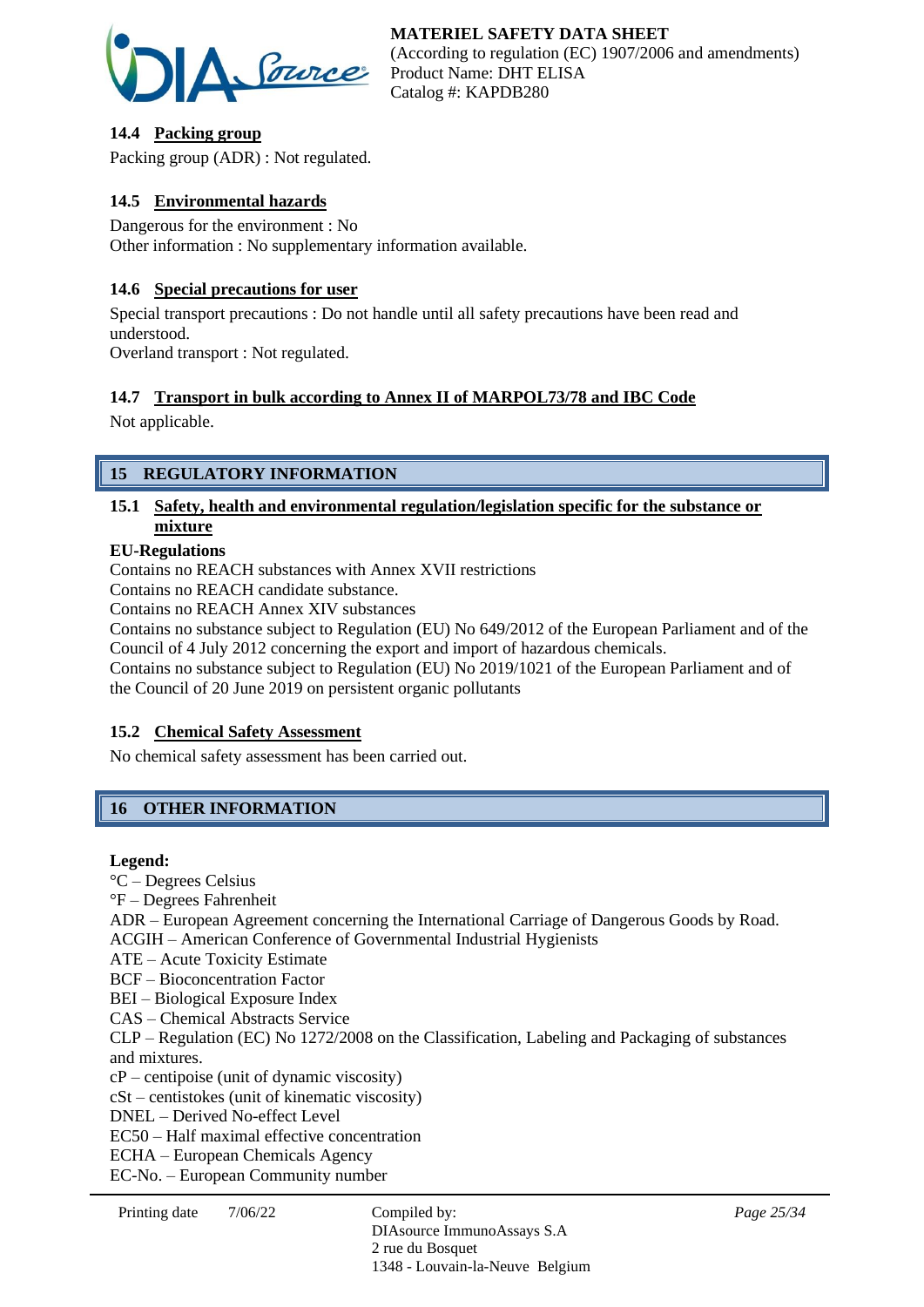# **MATERIEL SAFETY DATA SHEET**



(According to regulation (EC) 1907/2006 and amendments) Product Name: DHT ELISA Catalog #: KAPDB280

EU – European Union GHS – Globally Harmonized System of Classification and Labelling of Chemicals h – Hours IATA – International Air Transport Association IDLH – Immediately Dangerous to Life or Health IMDG – International Maritime Dangerous Goods IOELV – Indicative Occupational Exposure Limit Value kPa – kilopascal Kow – Octanol-Water Partition Coefficient LC50 – Median Lethal Concentration LD50 – Median Lethal Dose mg/l – Milligram per liter mg/kg – Milligram per kilogram mg/m3 – Milligram per cubic meter Min – Minutes NIOSH – National Institute for Occupational Safety and Health NOEC – No Observed Effect Concentration N.O.S. – Not Otherwise Specified OEL – Occupational Exposure Limit PBT - Persistent, Bioaccumulative and Toxic ppm – Parts per million PVC – Polyvinyl chloride REACH - Registration, Evaluation, Authorisation and Restriction of Chemicals Regulation (EC) No 1907/2006 RID – European Agreement concerning the International Carriage of Dangerous Goods by Rail SDS – Safety Data Sheet STEL – Short Term Exposure Limit TLV – Threshold Limit Value TWA – Time Weighted Average UN – United Nations vPvB - Very Persistent and Very Bioaccumulative

# **Key literature references and sources for data**

REGULATION (EC) No 1272/2008 OF THE EUROPEAN PARLIAMENT AND OF THE COUNCIL of 16 December 2008 on classification, labelling and packaging of substances and mixtures, amending and repealing Directives 67/548/EEC and 1999/45/EC, and amending Regulation (EC) No 1907/2006

#### **Relevant H- and EUH- Phrases:**

Acute Tox. 4 (Oral) : Acute toxicity (oral), Category 4 Eye Dam. 1 : Serious eye damage/eye irritation, Category 1 Eye Irrit. 2 : Serious eye damage/eye irritation, Category 2 Ox. Sol. 3 : Oxidising Solids, Category 3 Skin Irrit. 2 : Skin corrosion/irritation, Category 2 H272 : May intensify fire; oxidiser. H302 : Harmful if swallowed. H315 : Causes skin irritation. H318 : Causes serious eye damage. H319 : Causes serious eye irritation.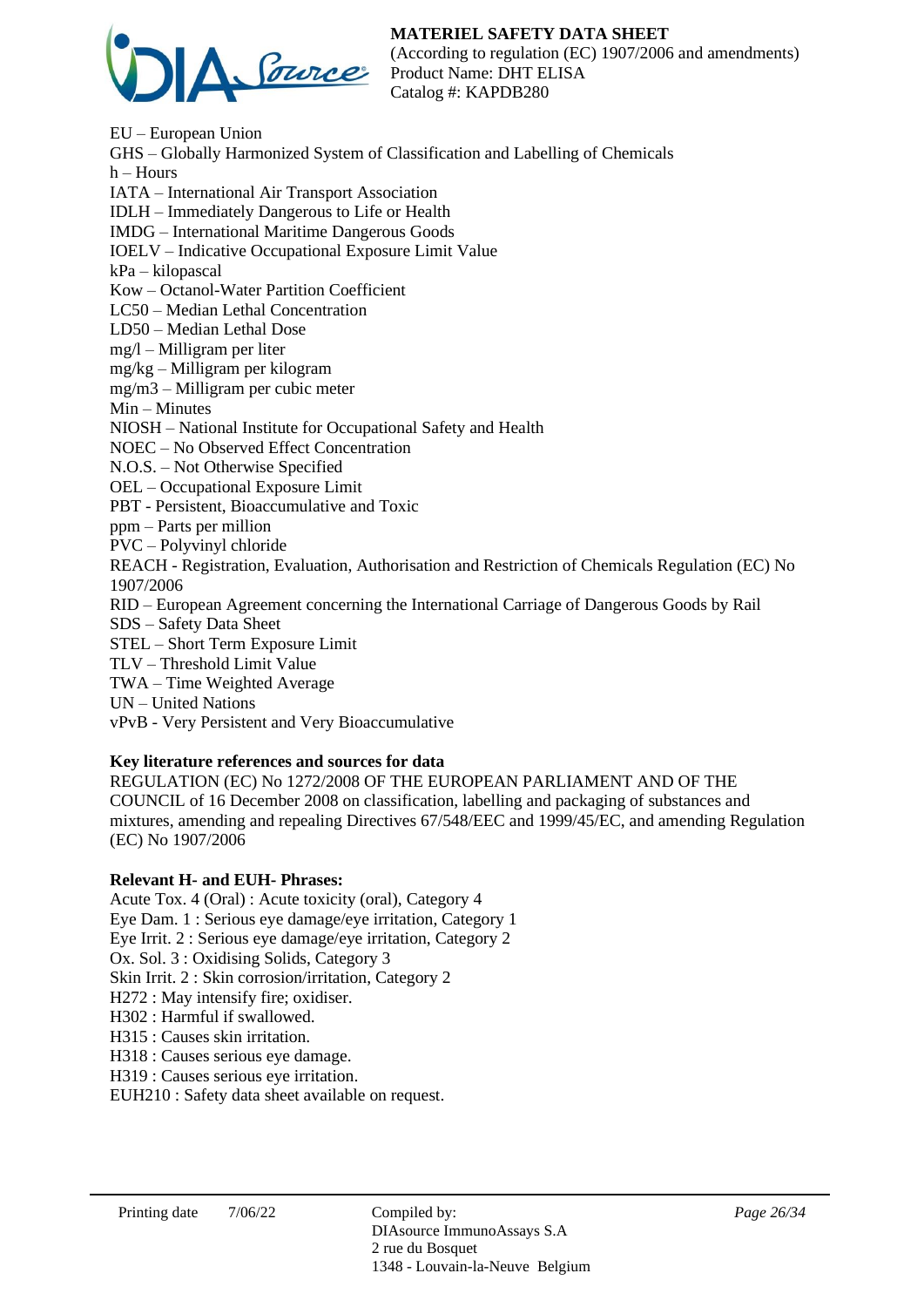# **MATERIEL SAFETY DATA SHEET**



(According to regulation (EC) 1907/2006 and amendments) Product Name: DHT ELISA Catalog #: KAPDB280

**Disclaimer:** We believe the statements, technical information and recommendations contained herein are reliable, but they are given without warranty or guarantee of any kind. The information contained in this document applies to this specific material as supplied. It may not be valid for this material if it is used in combination with any other materials. It is the user's responsibility to satisfy oneself as to the suitability and completeness of this information for the user's own particular use.

The information given in this Safety Data Sheet is based on our present knowledge on European and regulations. This Safety Data Sheet describes safety requirements relative to identified uses, it does not guarantee all the product properties particularly in the case of non-identified uses. The product must not be used for any uses other than those identified under heading 1. Since the user's working conditions are not known by us, it is the responsibility of the user to take all necessary measures to comply with legal requirements for specific uses and avoid negative health effects.

### **Notification:**

English is acceptable for our MSDS as the following conditions are met:

• Medical specialists (users) are well educated in the English language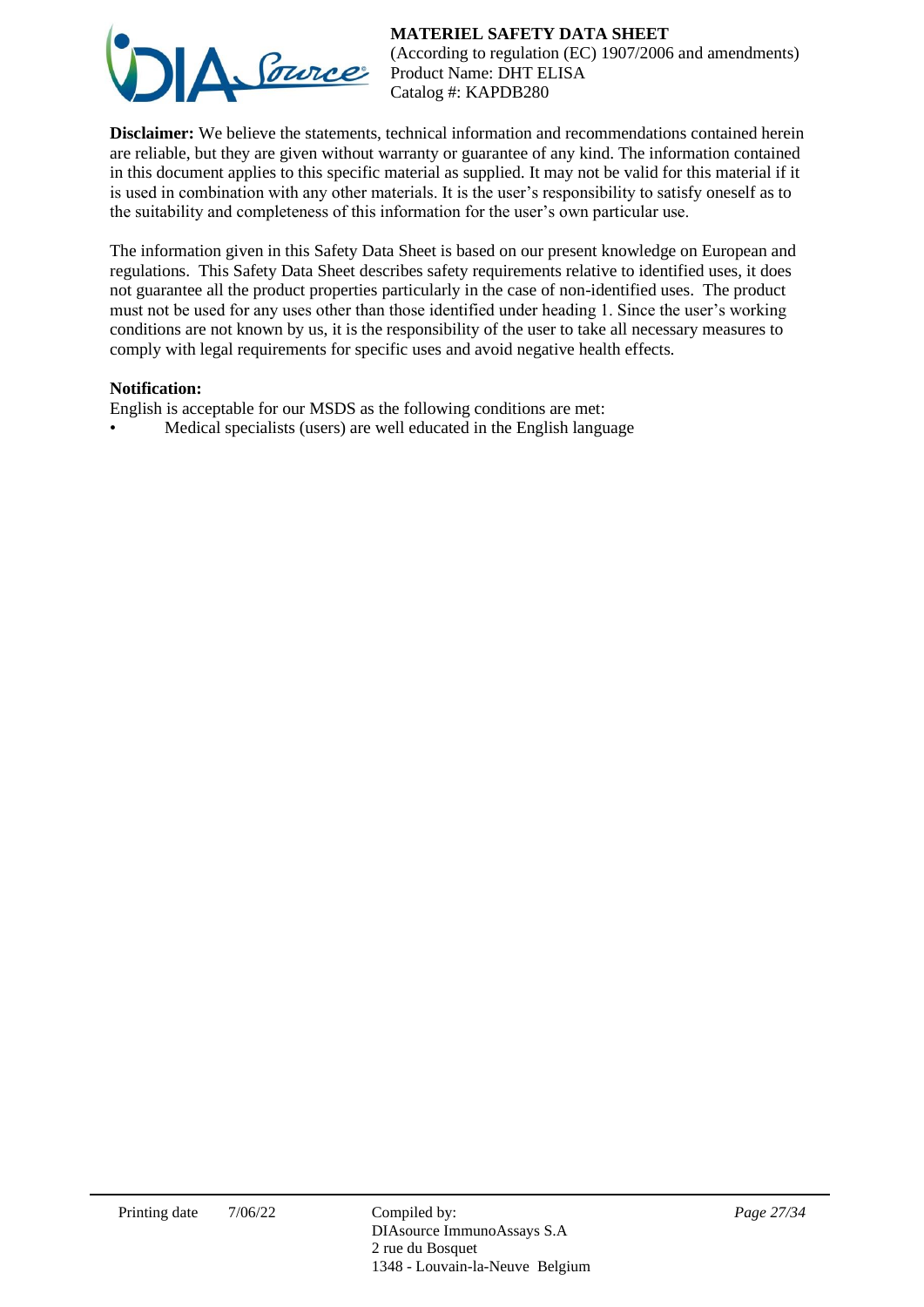

# **WASH BUFFER**

# **1 INFORMATION OF THE SUBSTANCE/PREPARATION AND COMPANY**

# **1.1 Product identifier**

Product Name: Wash Buffer

Catalog #: Component of the kit mentioned on the first page

# **1.2 Intended Use**

To be used as a component with ELISA kits according to the instructions provided with the kit.

# **1.3 Company**

DIAsource ImmunoAssays S.A. Rue du Bosquet, 2 B-1348 Louvain-la-Neuve Belgium Tel. Nr. +32 (0)10/84.99.11 E-mail: [products.support@diasource.be](mailto:products.support@diasource.be)

# **1.4 Emergency telephone**

DIAsource (only office hours): +32 (0)10/84.99.23 Centre Anti-Poisons (BE) 070 245 245 Please refer to your local Anti-Poison Center!

# **2 HAZARDS IDENTIFICATION**

# **2.1 Classification of the substance or mixture**

The mixture is not classified as dangerous in accordance with the regulation (EC) n°1272/2008.

# **2.2 Label elements**

| Danger symbol                | None. |
|------------------------------|-------|
| <b>Signal word</b>           | None. |
| <b>Product Identifier</b>    | None. |
|                              | None. |
| <b>Danger</b>                | None. |
| <b>Supplemental Hazard</b>   | None. |
| <b>Information</b>           |       |
| <b>Prevention statements</b> | None  |
| <b>Response statements</b>   | None. |
| <b>Storage statements</b>    | None. |
| <b>Disposal statements</b>   | None. |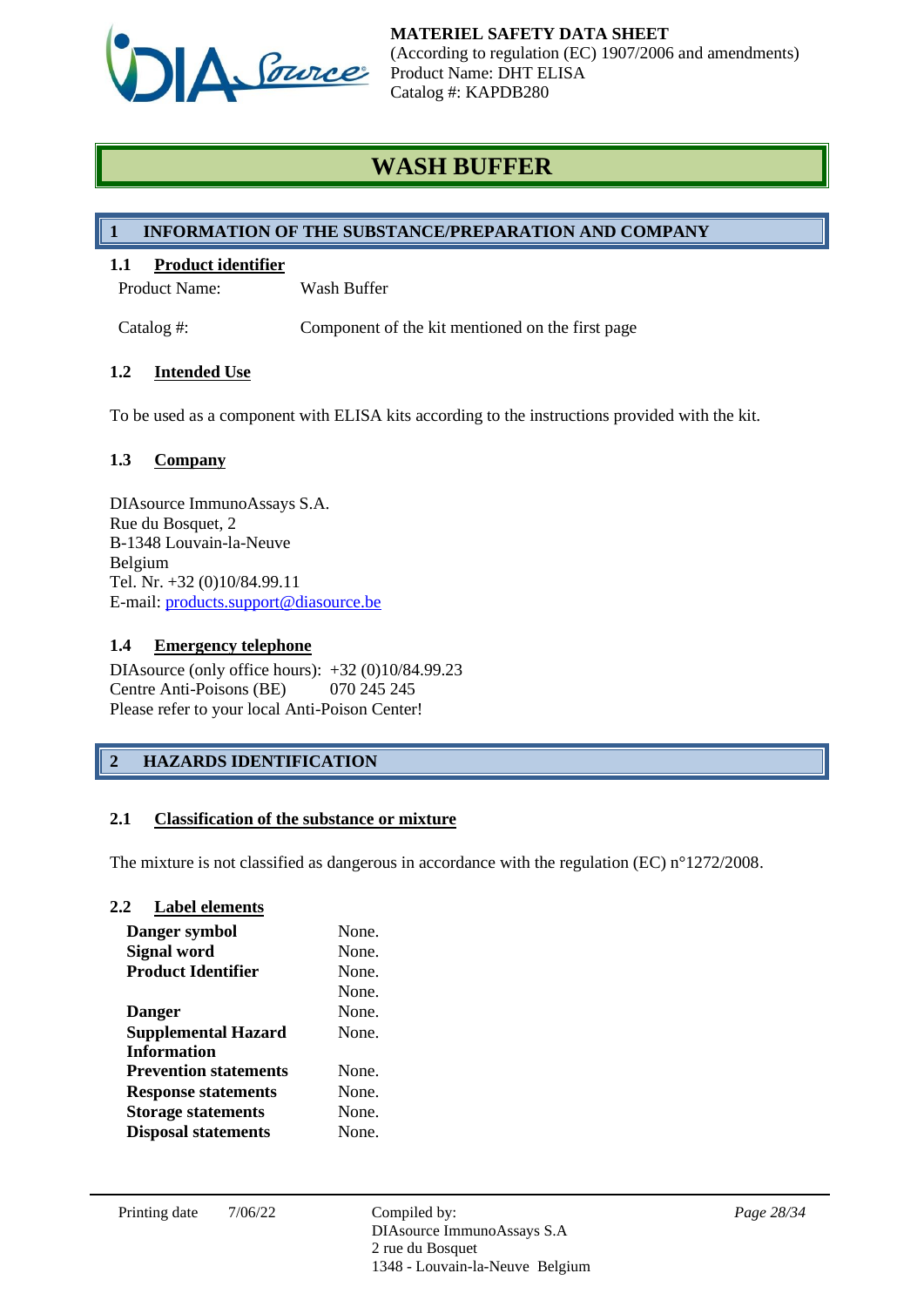

**2.3 Other hazards PBT & vPvB:** PBT: Not applicable

vPvB: Not applicable

### **3 COMPOSITION/INFORMATION ON INGREDIENTS**

No substances fulfill the criteria set forth in annex II section A of the REACH regulation (EC) n°1907/2006.

# **4 FIRST AID MEASURES**

| 4.1<br><b>Description of first aid measures</b>                    |                                                                                                                                                                                                          |  |
|--------------------------------------------------------------------|----------------------------------------------------------------------------------------------------------------------------------------------------------------------------------------------------------|--|
| <b>General information</b>                                         | In general, in case of doubt or if symptoms persist, always call a<br>doctor. Never give anything by mouth to an unconscious person.                                                                     |  |
| <b>Following inhalation</b>                                        | Move victim to fresh air. If not breathing, apply artificial respiration. If<br>breathing difficult, give oxygen. Consult a physician if you feel<br>unwell.                                             |  |
| <b>Following skin contact</b>                                      | IF ON SKIN (or hair): Immediately remove contaminated clothing.<br>Rinse skin with water / with vegetable oil. Take a shower.<br>If irritation or rash occurs: Get medical advice.                       |  |
| <b>Following eye contact</b>                                       | IF IN EYES: Rinse cautiously with vegetable oil for several minutes.<br>Remove contact lenses, if present and easy to do. Continue rinsing.<br>If eye irritation persists: Get medical advice/attention. |  |
| <b>Following ingestion</b>                                         | IF SWALLOWED: Rinse thoroughly mouth with water. Immediately<br>call a POISON CENTER/doctor.<br>Do NOT induce vomiting.                                                                                  |  |
| For emergency responders                                           | No data available.                                                                                                                                                                                       |  |
| 4.2<br>Most important symptoms and effects, both acute and delayed |                                                                                                                                                                                                          |  |

| <b>Symptoms</b> | No data available. |
|-----------------|--------------------|
| <b>Effects</b>  | No data available. |

# **4.3 Indication of any immediate medical attention and special treatment needed**

Treat according to symptoms.

# **5 FIRE FIGHTING MEASURES**

#### **5.1 Extinguishing media**

*Appropriated:* Use extinguishing measures that are appropriate to local circumstances and the surrounding environment.

Dry powder, carbone dioxide, water spray or regular foam.

*Inappropriated:* No data available.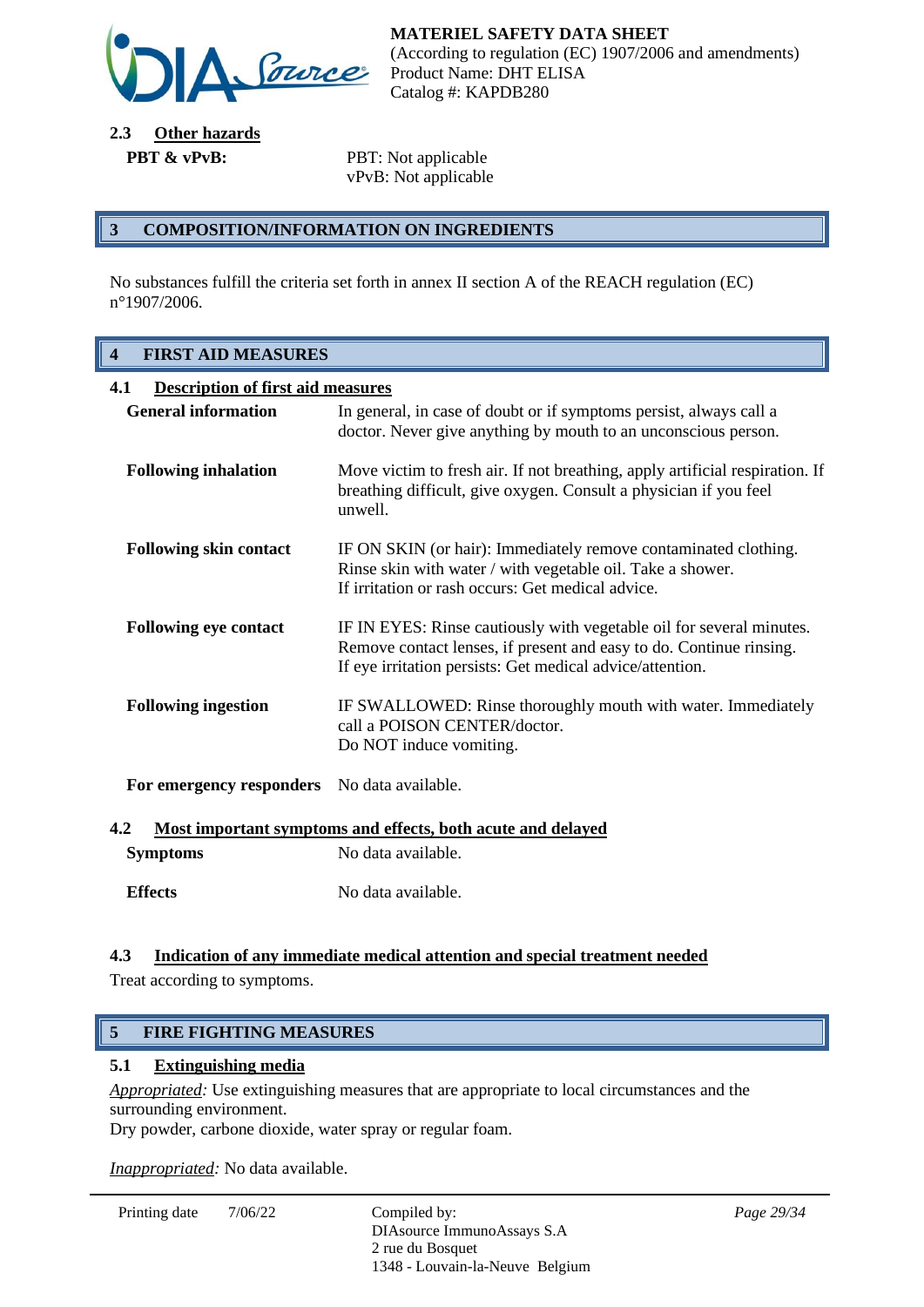

# **5.2 Special hazards arising from the substance or mixture**

No data available.

Hazardous combustion products: carbon oxides and nitrogen oxides.

# **5.3 Advice for fire fighters**

Wear appropriate apparatus of breathing and protective clothing.

# **6 ACCIDENTAL RELEASE MEASURES**

#### **6.1 Personal precaution, protective equipment and emergency procedures**

Evacuate all personnel from danger area.

Use required personal protective equipment.

Ensure adequate ventilation, especially in confined areas.

#### **6.2 Environmental Precautions**

Avoid release to the environment.

Avoid contamination of drains, surface water and groundwater.

#### **6.3 Methods and material for containment and cleaning-up**

Contain and collect spillage.

Use an absorbent material such as sand, ground, vermiculite, ground diatoms for waste disposal and prevention of penetration in sewers or rivers.

#### **6.4 Reference to other sections**

Refer to sections: 7 safe handling, 8 for personal protective equipments, 13 for disposal

#### **7 HANDLING AND STORAGE**

#### **7.1 Precautions for safe handling**

Handle in accordance with good industrial hygiene and safety practice.

#### **7.2 Conditions for safe storage, including any incompatibilities**

Keep containers tightly closed in a dry, cool and well-ventilated place.

#### **7.3 Specific Use(s)**

No data available.

# **8 EXPOSURE CONTROLS/PERSONAL PROTECTION**

#### **8.1 Control parameters**

This product does not contain any hazardous materials with occupational exposure limits established by the region specific regulatory bodies.

#### **8.2 Exposure controls**

| Appropriate engineering | Showers.             |
|-------------------------|----------------------|
| controls                | Eyewash stations.    |
|                         | Ventilation systems. |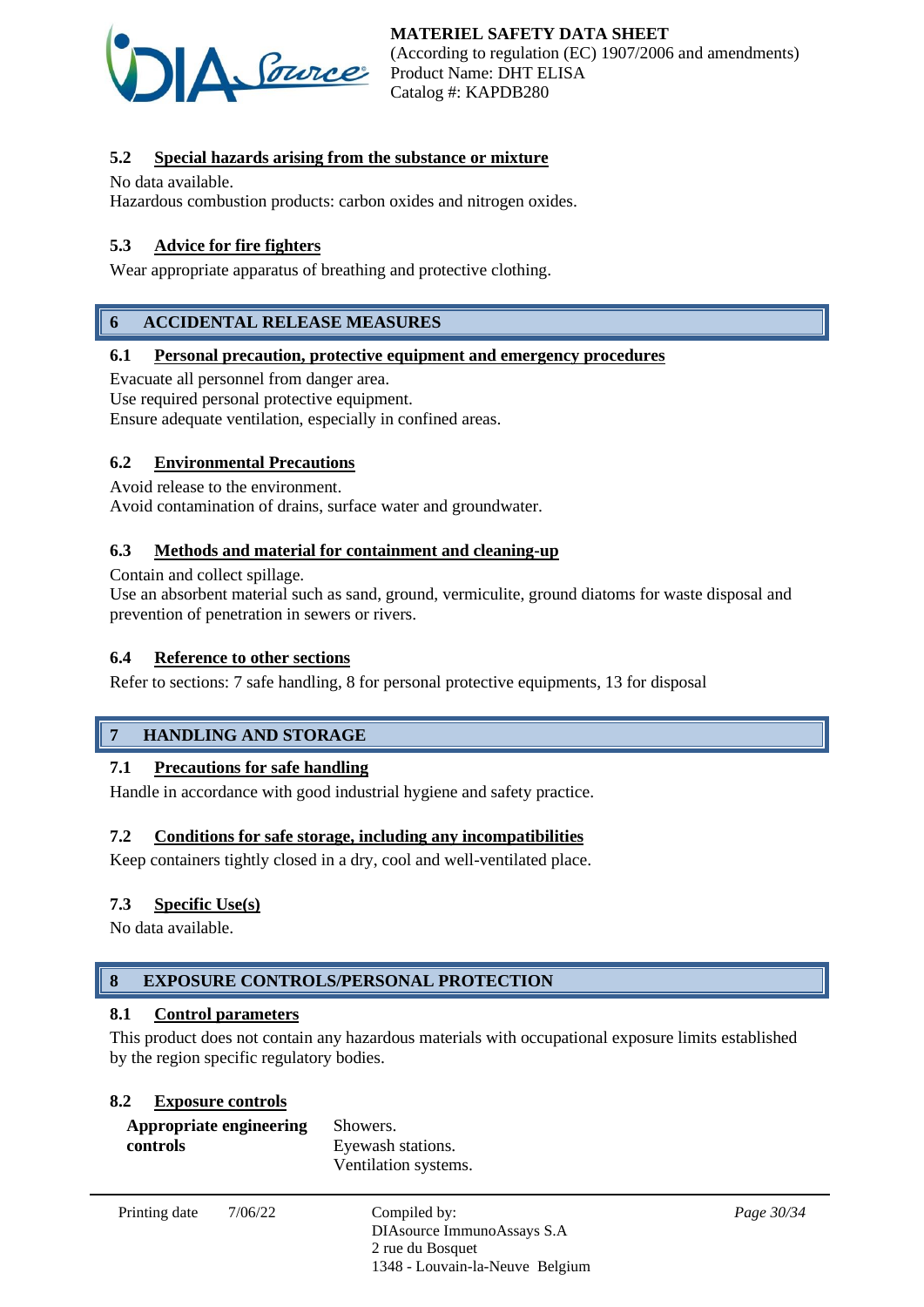

Eye/body protection: Wear protective safety glasses/gloves/clothing is recommended.

Respiratory protection: Generally not necessary in well ventilated areas (unless otherwise stated). Ensure adequate ventilation.

Hygiene measures: Do not drink, eat or smoke near the product. Wash hands before and after handling.

**Environmental exposure controls** Avoid release to the environment.

# **9 PHYSICAL AND CHEMICAL PROPERTIES**

### **9.1 Information on basic physical and chemical properties**

| <b>Physical state</b>                           | Not available. |
|-------------------------------------------------|----------------|
| Color                                           | Not available. |
| <b>Odour</b>                                    | Not available. |
| <b>Odor threshold</b>                           | Not available. |
| pH                                              | Not available. |
| <b>Melting / Freezing point</b>                 | Not available. |
| <b>Boiling point</b>                            | Not available. |
| <b>Flash point</b>                              | Not available. |
| <b>Evaporation rate</b>                         | Not available. |
| <b>Flammability</b>                             | Not available. |
| Lower limit of flammability or explosive        | Not available. |
| <b>Upper limit of flammability or explosive</b> | Not available. |
| Vapour pressure                                 | Not available. |
| <b>Vapour density</b>                           | Not available. |
| <b>Relative density</b>                         | Not available. |
| <b>Water solubility</b>                         | Not available. |
| <b>Solubility in other Solvents</b>             | Not available. |
| <b>Log Kow</b>                                  | Not available. |
| <b>Auto-inflammability temperature</b>          | Not available. |
| <b>Decomposition temperature</b>                | Not available. |
| <b>Viscosity</b>                                | Not available. |
| <b>Explosive properties</b>                     | Not available. |
| <b>Oxidizing properties</b>                     | Not available. |
| <b>Refractive index</b>                         | Not available. |
|                                                 |                |

#### **9.2 Other information**

No data available.

# **10 STABILITY AND REACTIVITY**

#### **10.1 Reactivity**

No data available.

#### **10.2 Chemical Stability**

Stable under recommended storage conditions.

Printing date  $7/06/22$  Compiled by:

DIAsource ImmunoAssays S.A 2 rue du Bosquet 1348 - Louvain-la-Neuve Belgium *Page 31/34*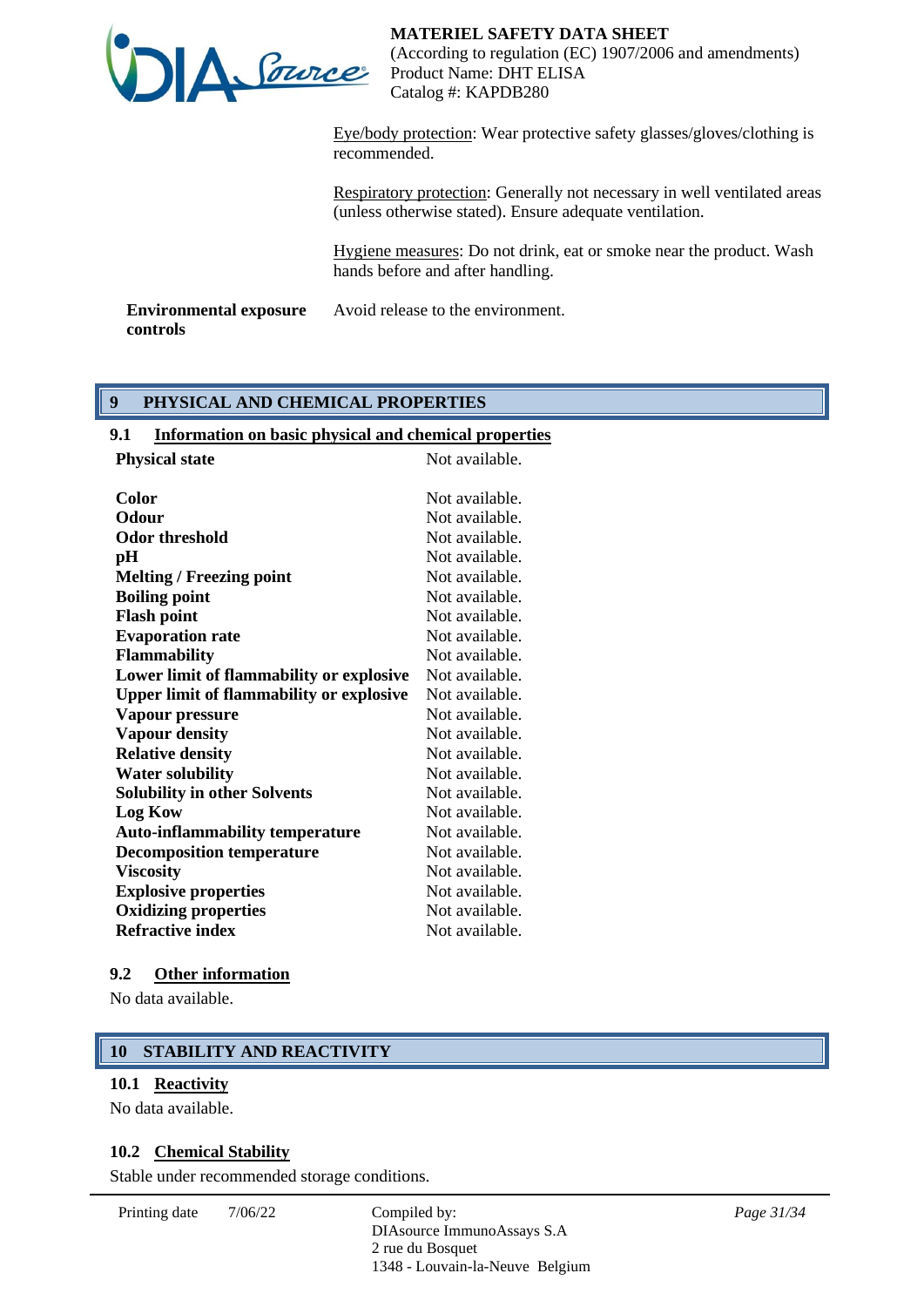

# **10.3 Possibility of hazardous reactions**

None under normal processing.

### **10.4 Conditions to Avoid**

Extremes of temperature and direct sunlight.

#### **10.5 Incompatible materials**

Strong oxidizing agents. Bases

#### **10.6 Hazardous Decomposition Products**

Not available.

# **11 TOXICOLOGICAL INFORMATION**

| <b>Acute toxicity</b>              | Sodium chloride:<br>LD50 (oral, rat) = $3,000$ mg/kg<br>LD50 (dermal, rabbit) $> 10,000$ mg/kg<br>LC50 (inhalation, rat) > 42,000 mg/m <sup>3</sup> (1h) |
|------------------------------------|----------------------------------------------------------------------------------------------------------------------------------------------------------|
|                                    | Tris (hydroxymethyl)aminomethane:<br>LD50 (oral, rat) = $5,900$ mg/kg                                                                                    |
| <b>Skin corrosion</b>              | No data available.                                                                                                                                       |
| Eye damage                         | No data available.                                                                                                                                       |
| <b>Respiratory sensibilisation</b> | No data available.                                                                                                                                       |
| <b>Germ cell mutagenicity</b>      | No data available.                                                                                                                                       |
| Carcinogenicity                    | No data available.                                                                                                                                       |
| <b>Toxic for reproduction</b>      | No data available.                                                                                                                                       |
| Unique specific toxicity           | No data available.                                                                                                                                       |
| <b>Repeated specific toxicity</b>  | No data available.                                                                                                                                       |
| <b>Aspiration hazard</b>           | No data available.                                                                                                                                       |
| <b>Other information</b>           | No data available.                                                                                                                                       |

# **12 ECOLOGICAL INFORMATION**

#### **12.1 Ecotoxicity**

No data available.

## **12.2 Persistence and degradability**

No data available.

Printing date  $7/06/22$  Compiled by: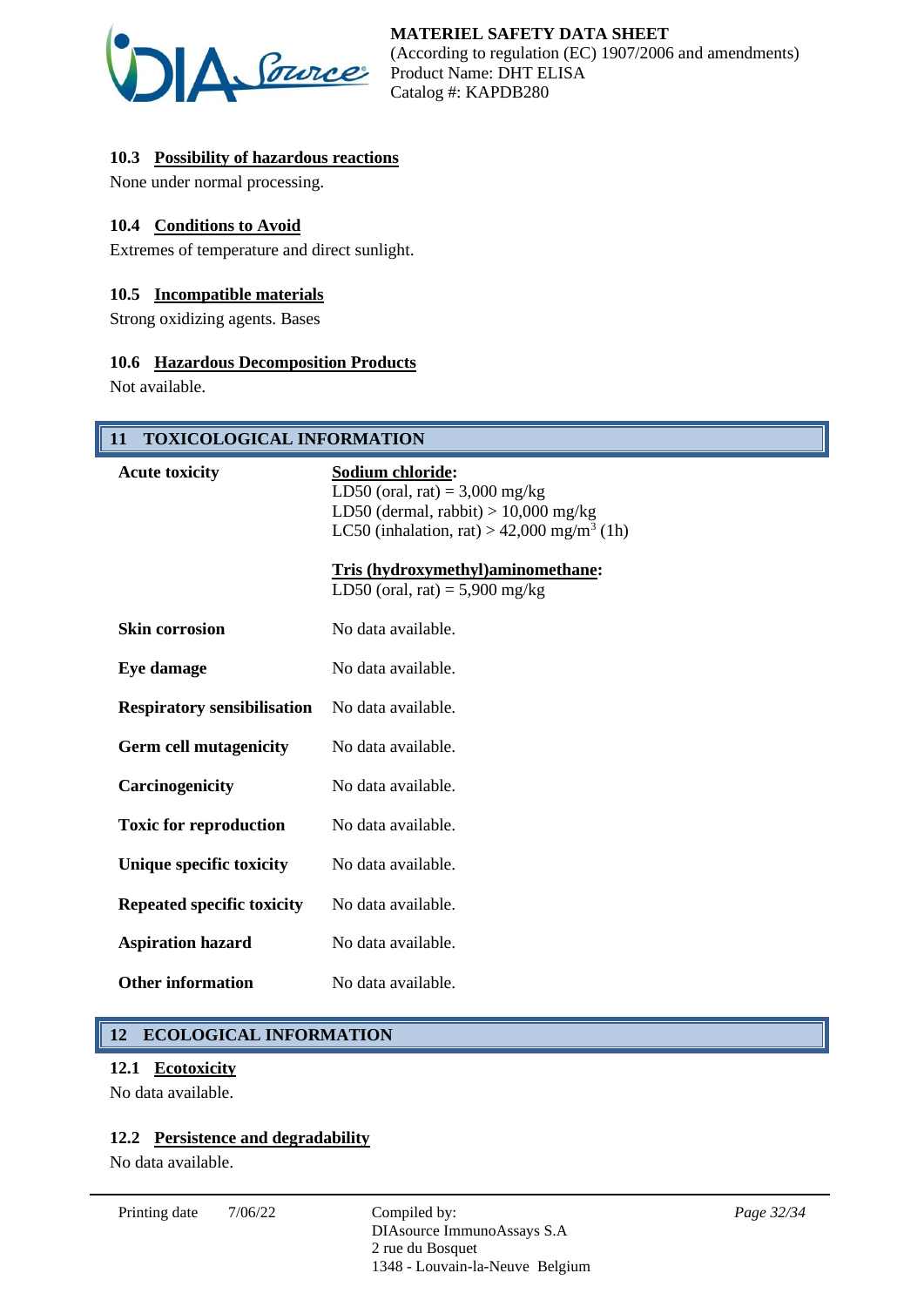

# **12.3 Bioaccumulation**

No data available.

# **12.4 Mobility in soil**

No data available.

# **12.5 Results of PBT and vPvB assessment**

No data available.

# **12.6 Other adverse effects**

No data available.

# **13 DISPOSAL CONSIDERATIONS**

# **13.1 Waste treatment methods**

No data available.

# **13.2 Waste code numbers/Waste identification**

No data available.

# **14 TRANSPORT INFORMATION**

|                                                                                        | <b>ADR</b>     | <b>ADN/ADNR</b> | <b>IMDG</b>    | <b>ICAO</b>    |
|----------------------------------------------------------------------------------------|----------------|-----------------|----------------|----------------|
| 14.1. UN number                                                                        | Not applicable |                 |                |                |
| 14.2. UN proper shipping<br>name                                                       | Not applicable |                 |                |                |
| 14.3. Transport hazard<br>class(es)                                                    | Not applicable |                 | Not applicable | Not applicable |
| 14.4. Packing group                                                                    | Not applicable |                 | Not applicable | Not applicable |
| 14.5. Environmental<br>hazards                                                         | Not available  | Not available   | Not available  | Not available  |
| <b>Hazard label</b>                                                                    | Not applicable |                 |                |                |
| <b>Classification code</b>                                                             | Not applicable |                 |                |                |
| 14.6. Special precautions for<br>user                                                  | Not available  |                 |                |                |
| 14.7. Transport in bulk<br>according to Annex II of<br>MARPOL73/78 and the IBC<br>Code | Not available  |                 |                |                |
| <b>Other information</b>                                                               | Not available  | Not available   | Not available  | Not available  |